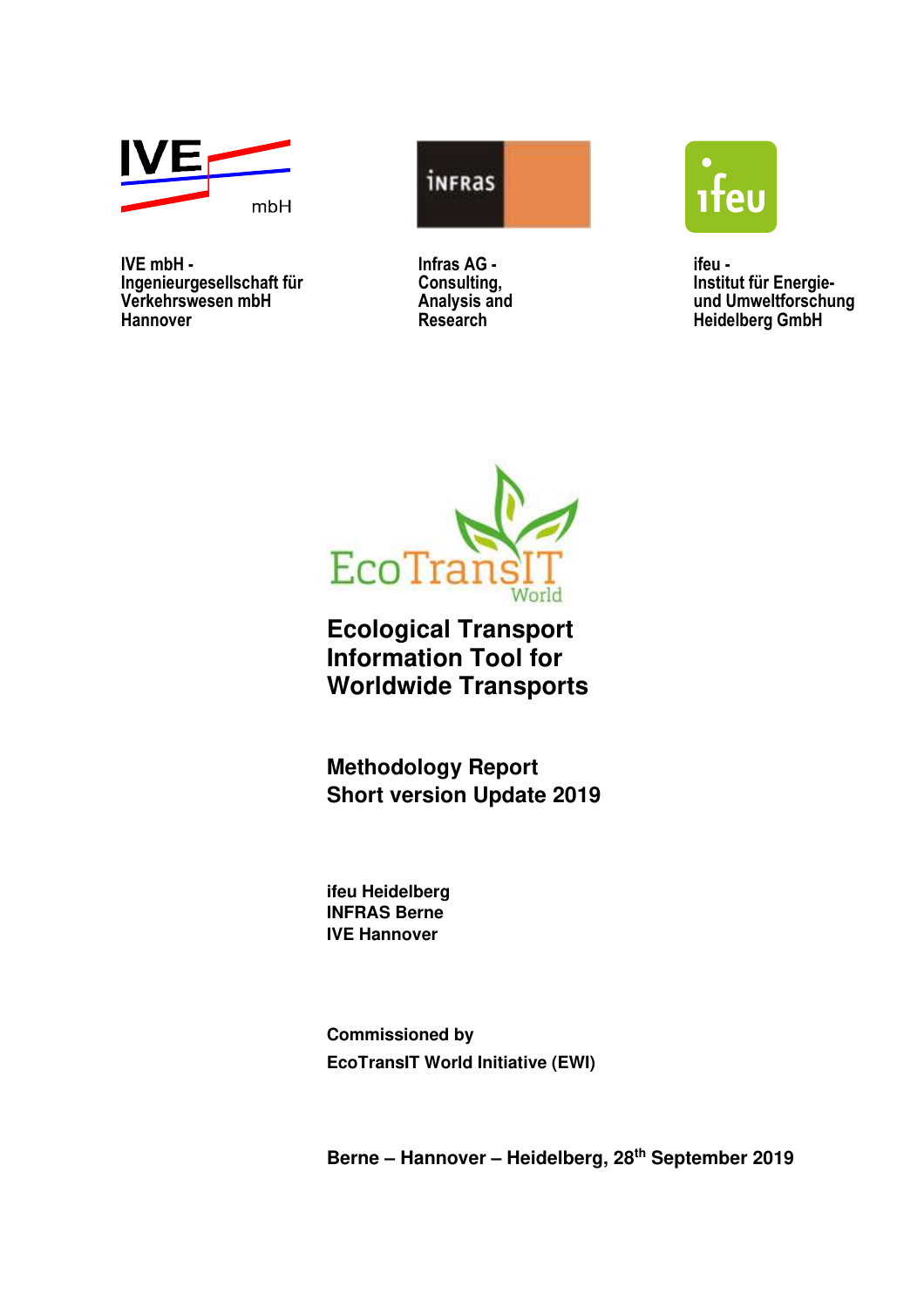#### **Content**

| 2.1 |  |  |  |  |
|-----|--|--|--|--|
| 2.2 |  |  |  |  |
| 2.3 |  |  |  |  |
|     |  |  |  |  |
| 3.1 |  |  |  |  |
| 3.2 |  |  |  |  |
| 3.3 |  |  |  |  |
|     |  |  |  |  |
| 4.1 |  |  |  |  |
| 4.2 |  |  |  |  |
| 4.3 |  |  |  |  |
|     |  |  |  |  |
|     |  |  |  |  |
| 5.1 |  |  |  |  |
| 5.2 |  |  |  |  |
| 5.3 |  |  |  |  |
|     |  |  |  |  |
| 6.1 |  |  |  |  |
| 6.2 |  |  |  |  |
| 6.3 |  |  |  |  |
|     |  |  |  |  |
| 7.1 |  |  |  |  |
| 7.2 |  |  |  |  |
| 7.3 |  |  |  |  |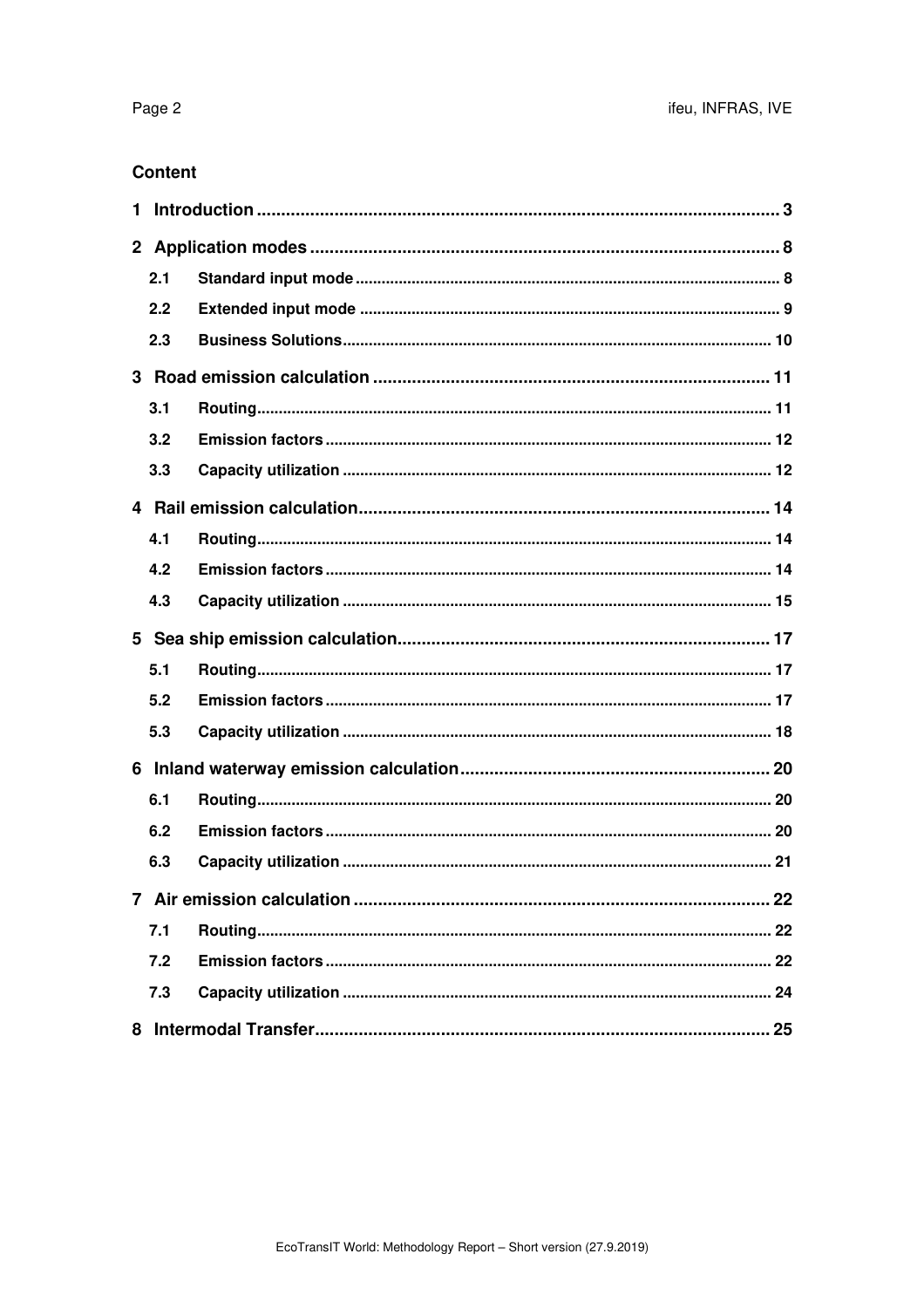# **1 Introduction**

This short version of the Methodology Report provides an overview for the industry user to enable easy access to the basic metrics and databases of ETW emission calculation.

It provides an overview of the basic tool functionalities in connection to the metrics and databases behind.

This short version focuses on carbon calculation. Most of the metrics also apply to pollutant calculation. However, pollutants differ in fuel and engine related emissions (sulphur, for example, is only related to the content in the fuel, which makes the consideration of fuel quality essential).

For details and literature references, please refer to the detailed Methodology Report: (available at: https://ecotransit.org/methodology.en.html).

As a starting point, the most basic questions of emission calculation shall be addressed.

#### **What is calculated?**

Table 1 gives an overview of the emissions within the scope of ETW.

| Abbr.                                                                                                                                                                                                                          | <b>Description</b>                                                                                                                                                                                                                                                                                                                                                                               | <b>Reasons for inclusion</b>                                                |  |
|--------------------------------------------------------------------------------------------------------------------------------------------------------------------------------------------------------------------------------|--------------------------------------------------------------------------------------------------------------------------------------------------------------------------------------------------------------------------------------------------------------------------------------------------------------------------------------------------------------------------------------------------|-----------------------------------------------------------------------------|--|
| PEC.                                                                                                                                                                                                                           | Primary energy consumption (= Well-to-Tank energy consumption)                                                                                                                                                                                                                                                                                                                                   | Main indicator for resource consumption                                     |  |
| CO <sub>2</sub>                                                                                                                                                                                                                | Carbon dioxide emissions                                                                                                                                                                                                                                                                                                                                                                         | Main indicator for greenhouse effect                                        |  |
| CO <sub>2</sub> e                                                                                                                                                                                                              | Greenhouse gas emissions as CO <sub>2</sub> -equivalent. CO <sub>2</sub> e is calculated<br>as follows (mass weighted):<br>$CO2e = CO2 + 25 * CH4 + 298 * N2O$<br>CH <sub>4</sub> : Methane<br>N <sub>2</sub> O: Nitrous Oxide<br>For aircraft transport the additional impact of flights in high dis-<br>tances can optionally be included (based on RFI - Radiative Forc-<br>ing Index factor) | Greenhouse effect                                                           |  |
| NO <sub>x</sub>                                                                                                                                                                                                                | Nitrogen oxide emissions                                                                                                                                                                                                                                                                                                                                                                         | Acidification, eutrophication, eco-toxicity,<br>human toxicity, summer smog |  |
| SO <sub>x</sub>                                                                                                                                                                                                                | Sulphur oxide emissions                                                                                                                                                                                                                                                                                                                                                                          | Acidification, eco-toxicity, human toxicity                                 |  |
| <b>NMHC</b>                                                                                                                                                                                                                    | Non-methane hydrocarbons                                                                                                                                                                                                                                                                                                                                                                         | Human toxicity, summer smog                                                 |  |
| Exhaust particulate matter from vehicles and from energy produc-<br><b>Particles</b><br>tion and provision (power plants, refineries, sea transport of pri-<br>mary energy carriers), in ETW particles are quantified as PM 10 |                                                                                                                                                                                                                                                                                                                                                                                                  | Human toxicity, summer smog                                                 |  |

### **Table 1: Emissions within the scope of ETW.**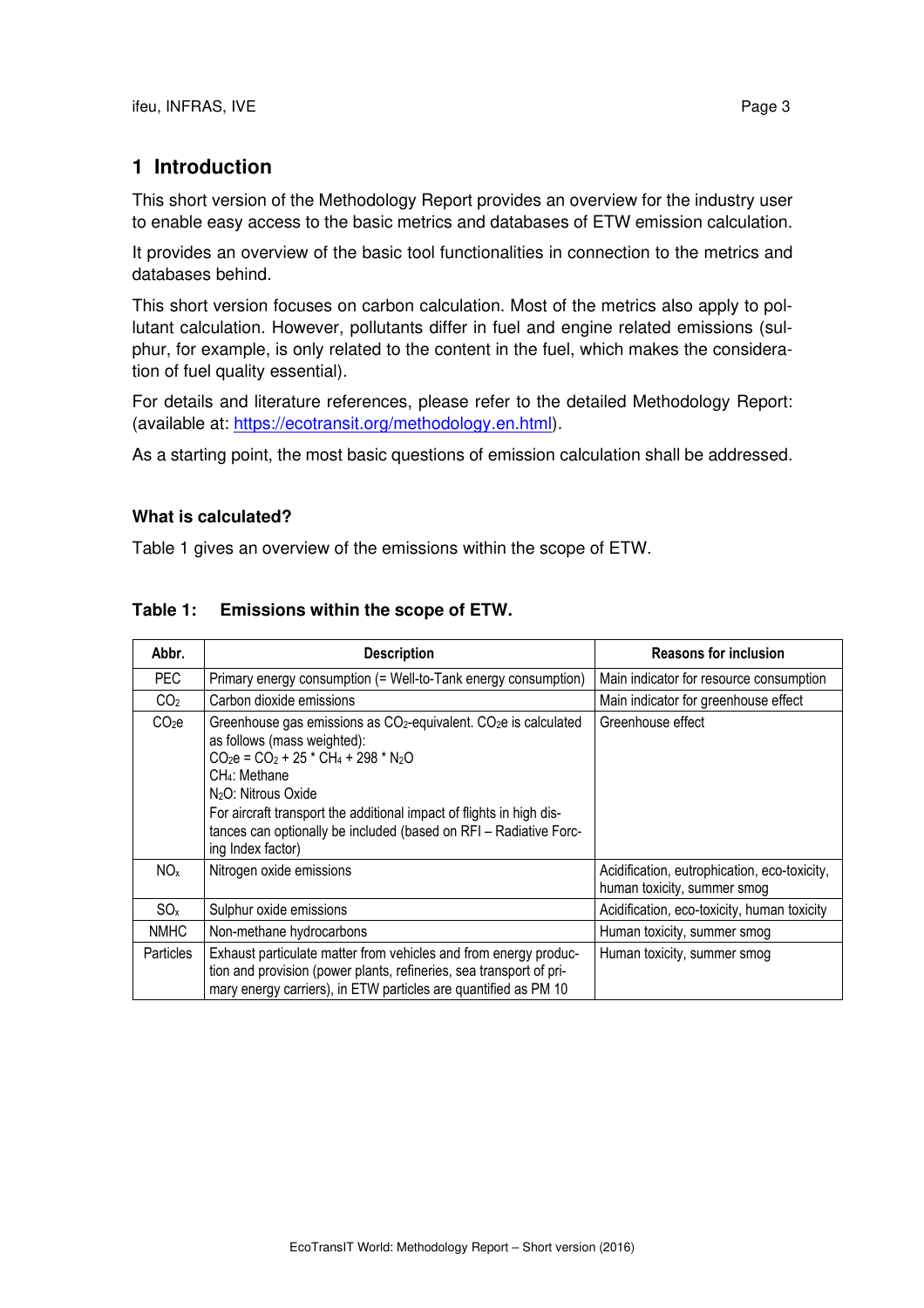#### **What are the system boundaries for emission calculation?**

Figure 1 illustrates the processes included.

#### **Figure 1 System boundaries of processes /own figure adapted from Geodis/**



In brief:

| Energy            | MJ TTW and WTW          |  |  |
|-------------------|-------------------------|--|--|
| CO <sub>2/e</sub> | metric tons TTW and WTW |  |  |
| SOx               | metric tons TTW and WTW |  |  |
| <b>NOx</b>        | metric tons TTW and WTW |  |  |
| <b>NMHC</b>       | metric tons TTW and WTW |  |  |
| PМ                | metric tons TTW and WTW |  |  |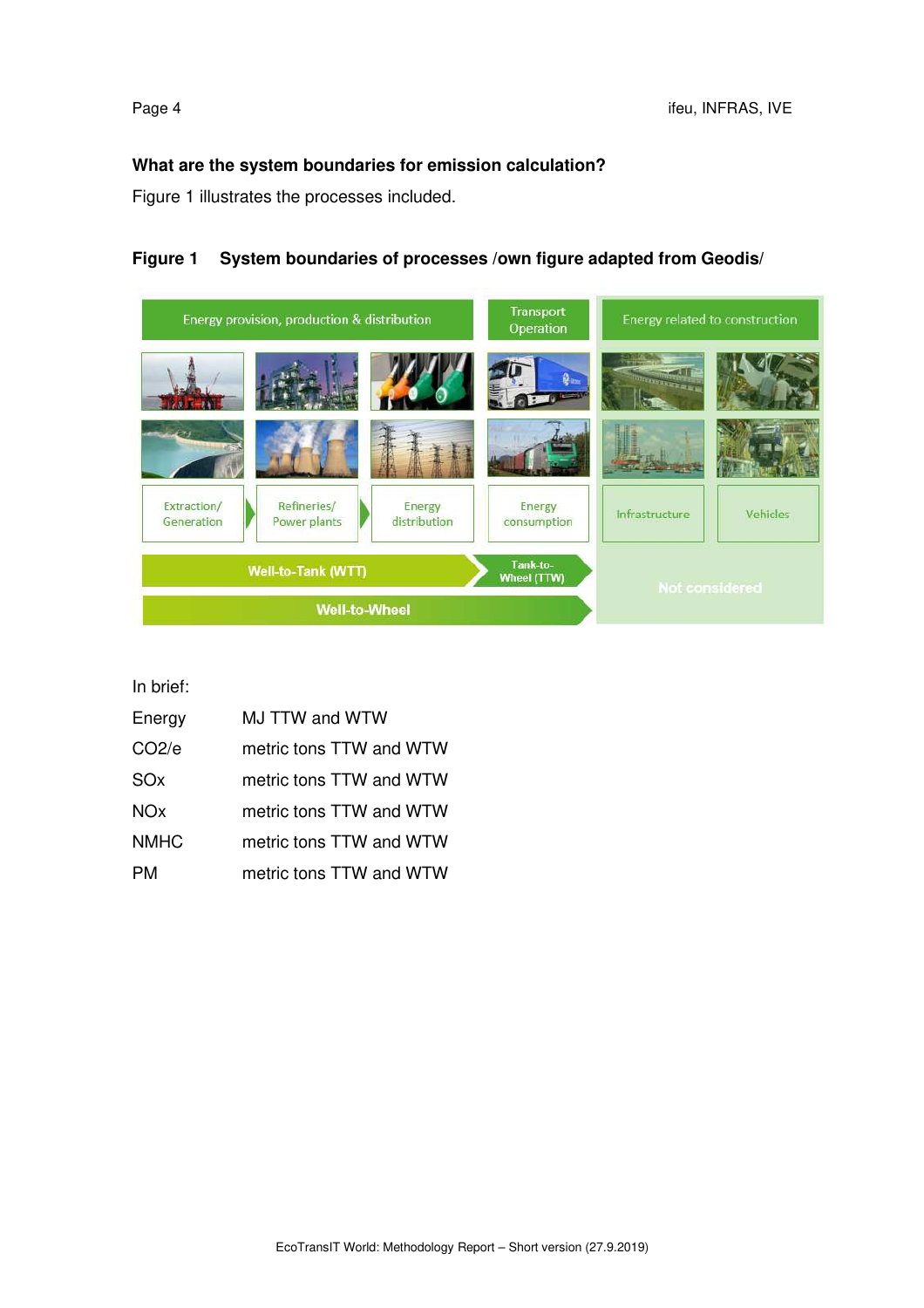#### **Which transports are calculated?**

Basically, all modes of transports are calculated, clustered into:

- Air freight different aircraft types and sizes
- Ocean freight container shipping, bulk shipping and liquids
- Inland ship freight different ship types
- Road freight truck types aggregated into size classes and emission standards, including/excluding ferry shares
- Rail freight different rail sizes and types and emission standards

#### **How detailed are transports calculated?**

Basically, all transports can be split into different legs, either by the tool itself or by the user in a customized way. One leg is defined by a start and ending point of a specific mode of transport.

#### **What is the input, what does the system do?**

The input is flexible as to the "what is known by the user may be input by the user" logic. Basically, there are two modes of customer input options: The "standard" mode and the "extended" mode. The standard mode only requires starting and ending point input, type of cargo and metric weight and, optionally, the exact type of start and end point (port, zip code, geo data …). The "extended" mode shows the user all default parameters of the back-end which he may accept or change at his discretion.

Chapter 2 will introduce the two modes more in detail, followed by the chapters for each transport mode which describe the specific metrics and databases.

#### **How is energy consumption allocated and calculated for a single shipment?**

The basic principle of calculation relies on the metric weight of the shipment and the distance travelled (tkm).

The principal calculation rule for the calculation of vehicle emissions is

WTW energy consumption or emissions per transport = Transport Distance \* mass of freight transported \* (TTW energy consumption or vehicle emissions per net tonne km + WTT energy consumption or emissions per net tonne km)

The corresponding formulas are

 $EMT_i = D_i^* M^* (EMV_{tkm,i} + EMU_{tkm,i})$  $ECT_i = D_i^* M^* (ECT_{tkm,i} + ECU_{tkm,i})$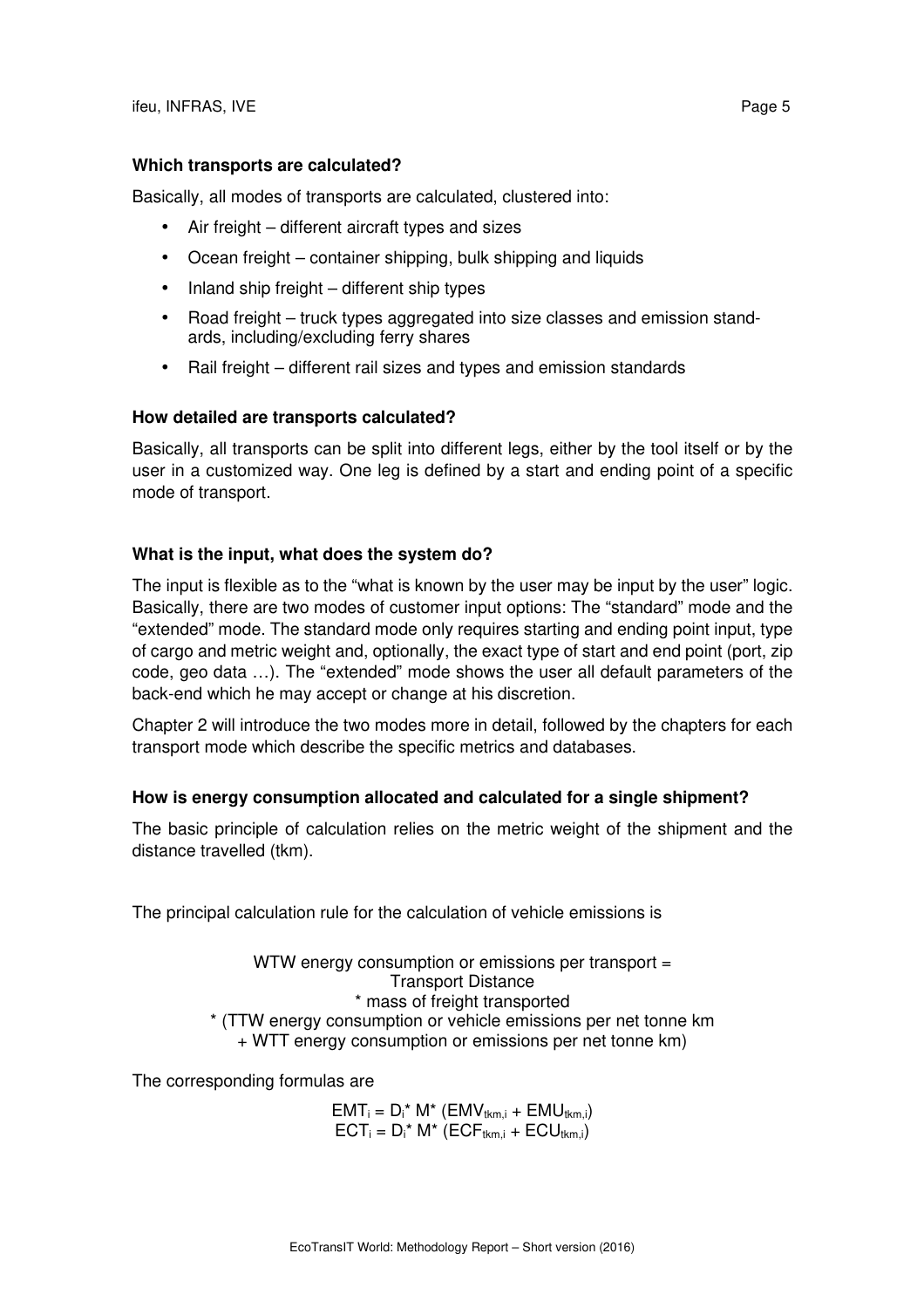#### **Table 2: Parameters and units of the general calculation formula in EcoTransIT World.**

| Abbr.       | <b>Definition</b>                                           | Unit        |
|-------------|-------------------------------------------------------------|-------------|
| <b>EMTi</b> | WTW emissions of transport                                  | [kg]        |
| ECTi        | WTW energy consumption of transport                         | [MJ]        |
| Di          | Distance of transport performed for each energy carrier i   | [km]        |
| М           | Mass of freight transported                                 | [net tonne] |
| EMVtkm,i    | TTW Vehicle emissions for each energy carrier i             | [g/tkm]     |
| ECFtkm,i    | TTW energy consumption for each energy carrier i            | [MJ/tkm]    |
| EMUtkm,i    | WTT (upstream) emissions factors for each energy carrier i  | [g/tkm]     |
| ECUtkm,i    | WTT (upstream) energy consumption for each energy carrier i | [MJ/tkm]    |
|             | Index for energy carrier (e.g. diesel, electricity, HS)     |             |

The calculation rules for EMVtkm,i, ECFtkm,i, EMUtkm,i and ECUtkm,i include several parameters, to allocate vehicle related energy and emission data to the tonne-km related specific factors for the shipment. They can be different for each mode. The most important parameters are:

- Source of energy  $=$  fuel type
- Size and payload capacity of the vehicle/vessel type
- Load factor of the vehicle and for the shipment
- Empty trip factor for the shipment

As a shipment may be carried on a vehicle combined with other shipments, in the first step the energy consumption of the whole vehicle has to be considered. In general, the energy consumption of the vehicle is not known, therefore default values from acknowledged data sources are applied.

All calculation and allocation rules for each mode are described in chapters 3 to 7; further details can be found in the main Methodology Report.

## **Why and how is the calculation EN 16258 compliant?**

The norm EN 16258 provides some basic principles of calculations, which are applied by EcoTransIT, such as

- Allocation of load and empty trips accruing during the whole loop of a vehicle's trip, i.e., from starting to the final re-location of the vehicle, to each single shipment, irrespective of the transport share of such shipment.
- No marginal calculation: The energy consumption of a vehicle's trip has to be equally shared by all shipments according to their metric weight (tons) or other specifications (shipment number, pallets etc.).
- Passenger weight in aircrafts is calculated assuming 100 kg including baggage. (The IATA RP 1678 applies 150 kg per PAX, including the seat weight. This leads to lower emissions of belly freight but is currently not (yet) a globally agreed methodology.)
- There are agreed emission factors for TTW/WTW (including biodiesel shares) per fuel type set out in Annex A of the standard.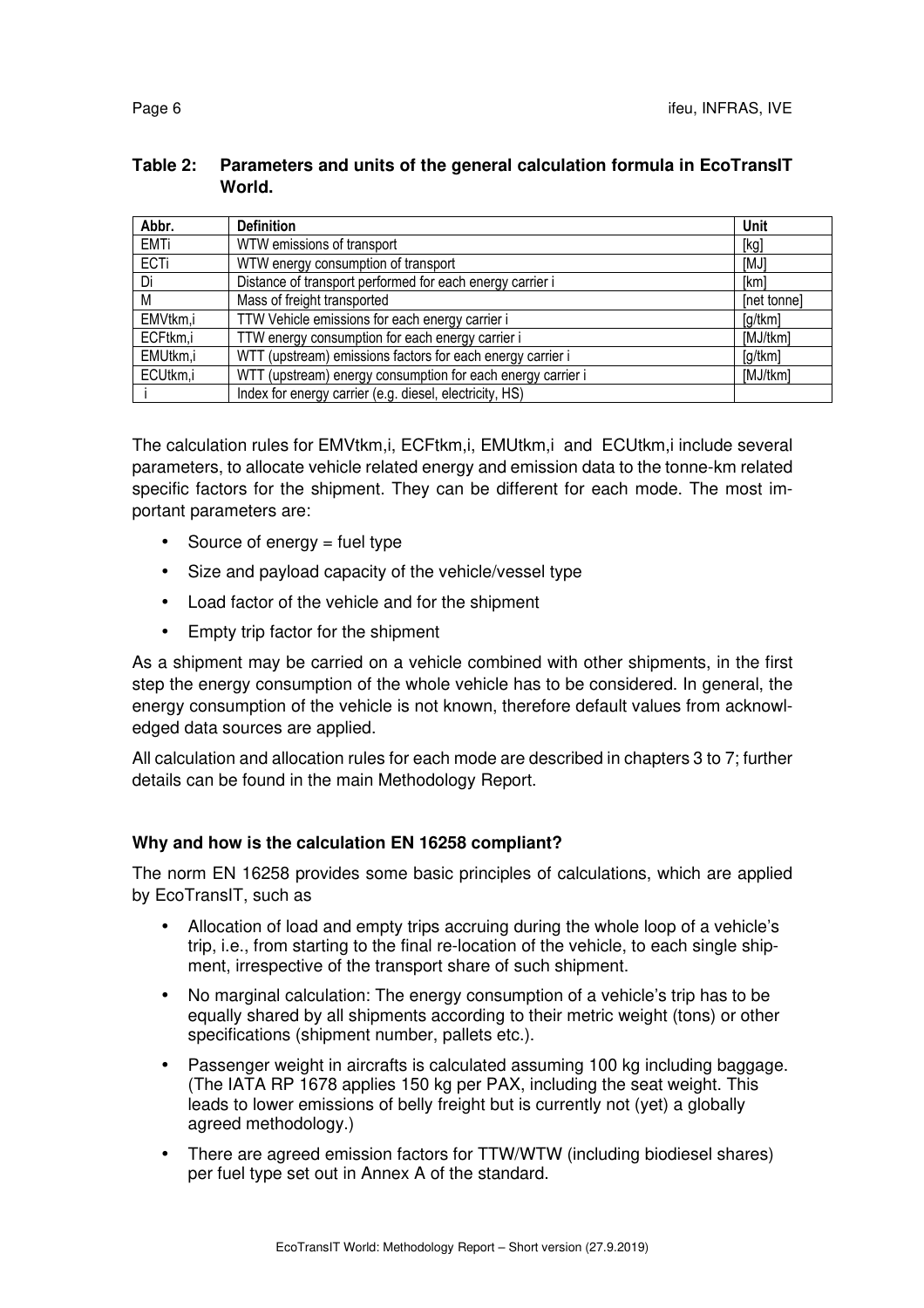#### **Which WTT emission factors are used?**

For the fuel supply the WTW emission factors for carbon dioxide, greenhouse gases and the energy demand are taken from EN 16258. These factors are complemented with factors for NOx, SOx, NMHC and PM from other data sources. The emission factors for fuel supply and the data sources are shown in the main Methodology Report.

The emission factors for the electricity depend on the average electricity split per year in each country. These emission factors were calculated by ifeu using data on regional electricity mixes, losses and plant efficiencies from EUROSTAT and IEA (reference year 2013). Further explanations on emission factor calculation and the values for the emission factors in different countries are also given in the main Methodology Report.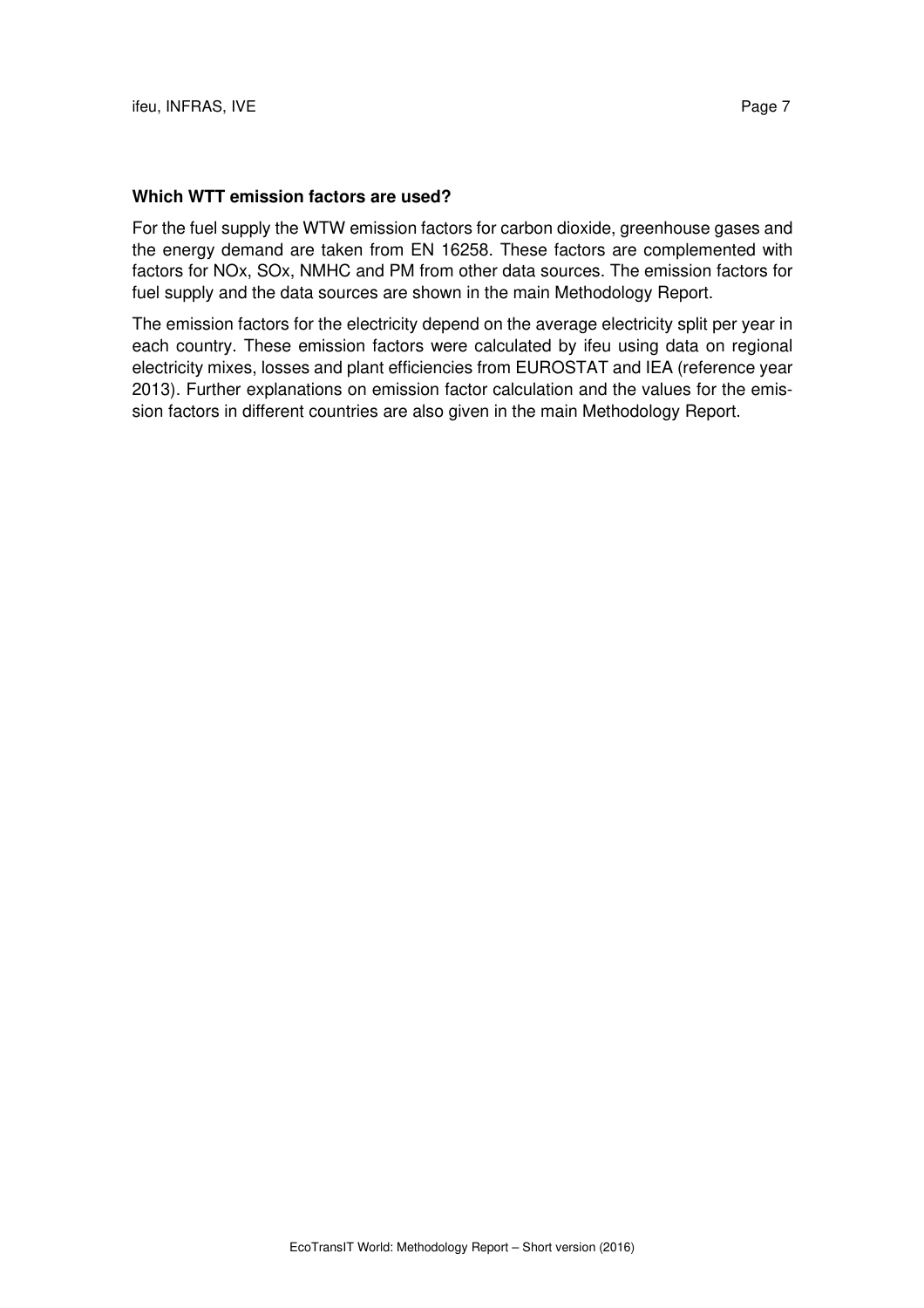# **2 Application modes**

This chapter introduces the 2 input modes of the ETW calculation front-end and the underlying parameters. Furthermore, the business solutions are briefly presented.

## **2.1 Standard input mode**

In the Standard input mode, the user only needs to enter in the tons or TEUs of the shipment, click on the main mode of transport and type in the starting and ending point of his shipment (Figure 2).

## **Figure 2 GUI of EcoTransIT World in the Standard input mode**

| <b>EcoTransIT</b>                                   | a sustainable move<br>EN DE<br><b>World</b>                                                          |
|-----------------------------------------------------|------------------------------------------------------------------------------------------------------|
| <b>HOME</b>                                         | <b>CALCULATION</b><br><b>TARGET GROUP</b><br><b>FIRST STEPS</b><br><b>BUSINESS</b><br>CONTACT        |
|                                                     | <b>CALCULATION PARAMETERS</b>                                                                        |
| Input mode                                          | Standard<br>$\bigtriangledown$                                                                       |
| Freight                                             | Amount<br>Unit<br>Bulk (Tons)<br>100<br>$\boldsymbol{\nabla}$                                        |
| Origin                                              | City district<br>$\bigtriangledown$<br>Please press ENTER to confirm.<br>$\mathbf{\nabla}$           |
| Choose transport modes:<br>Multiple choice possible | $\overline{c}$<br>R<br>×<br>x<br>Truck<br>Train<br>Sea ship<br>Airplane<br>Barge                     |
| Destination                                         | City district<br>$\mathop{\bigtriangledown}$<br>Please press ENTER to confirm.<br>$\bigtriangledown$ |

Freight: Choose the unit (tons or TEU) and the amount

Origin/destination: Choose the type of starting point

| Table 3: | Origin/destination types in EcoTransIT World. |  |  |  |
|----------|-----------------------------------------------|--|--|--|
|----------|-----------------------------------------------|--|--|--|

| Name                    | <b>Attributes</b>                                                        |
|-------------------------|--------------------------------------------------------------------------|
| City and District names | City name, District name, Country, Location classes, (Translations)      |
| Zip codes               | Country code/ Zip code, City name, Country code                          |
| Stations (UIC-Codes)    | Station name, UIC-Code/ station code, Country code                       |
| UN-/LOCodes             | UN-/LOCode, Location name, Country Code, Ports classes, Inland locations |
| Airports (IATA-Codes)   | IATA-Code, Airport name, Country code, Airport classes                   |
| Longitude/ Latitude     | No location layer or attributes are needed                               |

Choose transport modes: You may click on several modes if you want to compare different modes on the same trip.

The starting / ending point specification decides whether the routing is applied to a single mode of transport, i.e., the chosen one, or whether pre- and on-carriage legs are added.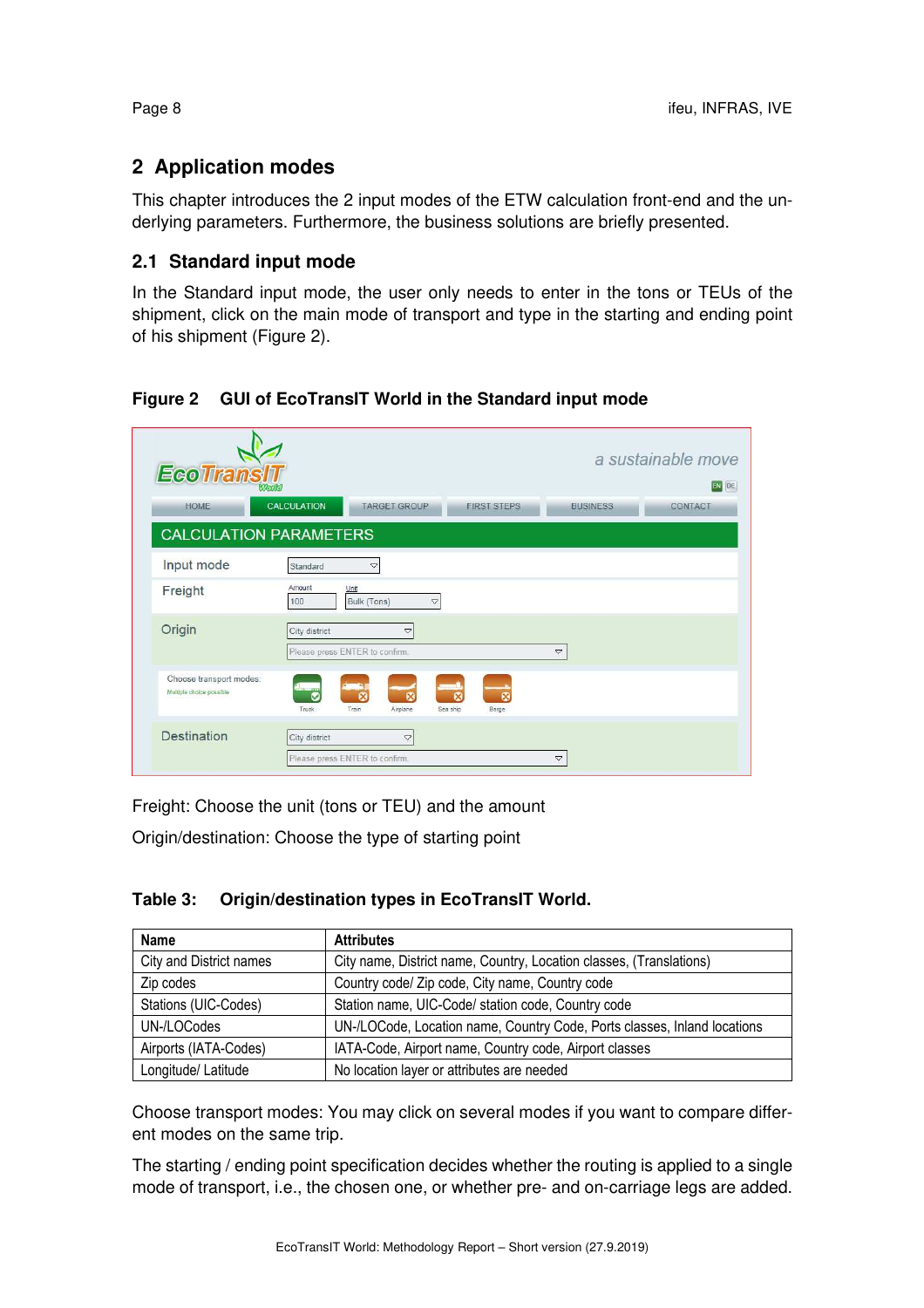If the start and end match the mode of transport – airport for Airplane, harbour for Sea ship, rail station for train etc. – then no further leg is added. In case of no match Eco-TransIT adds a truck delivery to the point of departure and from the respective modal node to the final point of destination.

In such case of pre-/on-carriage legs, ETW applies a 40 ton truck with a country/regional specific average emission factor and load factor.

The standard application calculates using average parameters which are set out in more detail in the mode specific sections.

### **2.2 Extended input mode**

To see which parameters have been applied, one switches into the "extended" input mode where all parameters are visible (Figure 3).

### **Figure 3 GUI of EcoTransIT World in the Extended input mode.**

| <b>CALCULATION PARAMETERS</b> |                                                                                                                                                                                                                                                                                                                                 |
|-------------------------------|---------------------------------------------------------------------------------------------------------------------------------------------------------------------------------------------------------------------------------------------------------------------------------------------------------------------------------|
| Input mode                    | Extended<br>$\mathbf{\nabla}$                                                                                                                                                                                                                                                                                                   |
| Freight                       | Weight<br><b>UTEU</b><br>Amount<br>Type:<br>10<br>$\mathbf{\nabla}$<br>100<br>Bulk and Unit Load (Tonnes)<br>$\triangledown$<br>average goods<br>Define handling:<br>$\mathrel{\triangledown}$                                                                                                                                  |
| Ferry                         | Ferry routing<br>$\mathbf{\nabla}$<br>normal                                                                                                                                                                                                                                                                                    |
| Origin                        | $\blacktriangledown$<br>City district<br>$\mathbf{\nabla}$<br>Please press ENTER to confirm.<br>On-site rail track available                                                                                                                                                                                                    |
| Transport service             | X<br>TS <sub>1</sub><br>Emission standard<br><b>Transport mode</b><br>Vehicle type<br>Fuel type<br>Load factor<br>ETE<br>$\nabla$ EURO 5<br>$\triangledown$<br>$\blacktriangledown$<br>$\triangledown$ diesel<br>20%<br>$26 - 40t$<br>60%<br>Truck<br>$+ V1A$                                                                   |
| Transport service             | X<br>TS <sub>2</sub><br><b>Transport mode</b><br>Train type<br>Train weight<br>Load factor<br>ETF<br>$\overline{\nabla}$<br>Train<br>$\mathord{\triangledown}$<br>1000t<br>60.00%<br>50.00%<br>Traction<br><b>Emission standard</b><br>$\mathrel{\bigtriangledown}$<br>EU UIC 1<br>$\bigtriangledown$<br>electrified<br>$+ VlA$ |
|                               | + TRANSPORT SERVICE                                                                                                                                                                                                                                                                                                             |
| Destination                   | City district<br>$\bigtriangledown$<br>Please press ENTER to confirm.<br>$\blacktriangledown$<br>On-site rail track available                                                                                                                                                                                                   |
|                               | <b>CALCULATE</b><br><b>RESET</b>                                                                                                                                                                                                                                                                                                |

Such parameters with default values provide additional input/adjustment options:

- Freight: Type of goods to activate the freight type in the drop-down menu (heavy, average or light goods)
- t/TEU: 10 tons per TEU may be adjusted to the known weight per TEU
- Ferry: activate the resistance factor to route via ferry connections or completely avoid ferries in the drop-down menu (normal, preferred, avoid)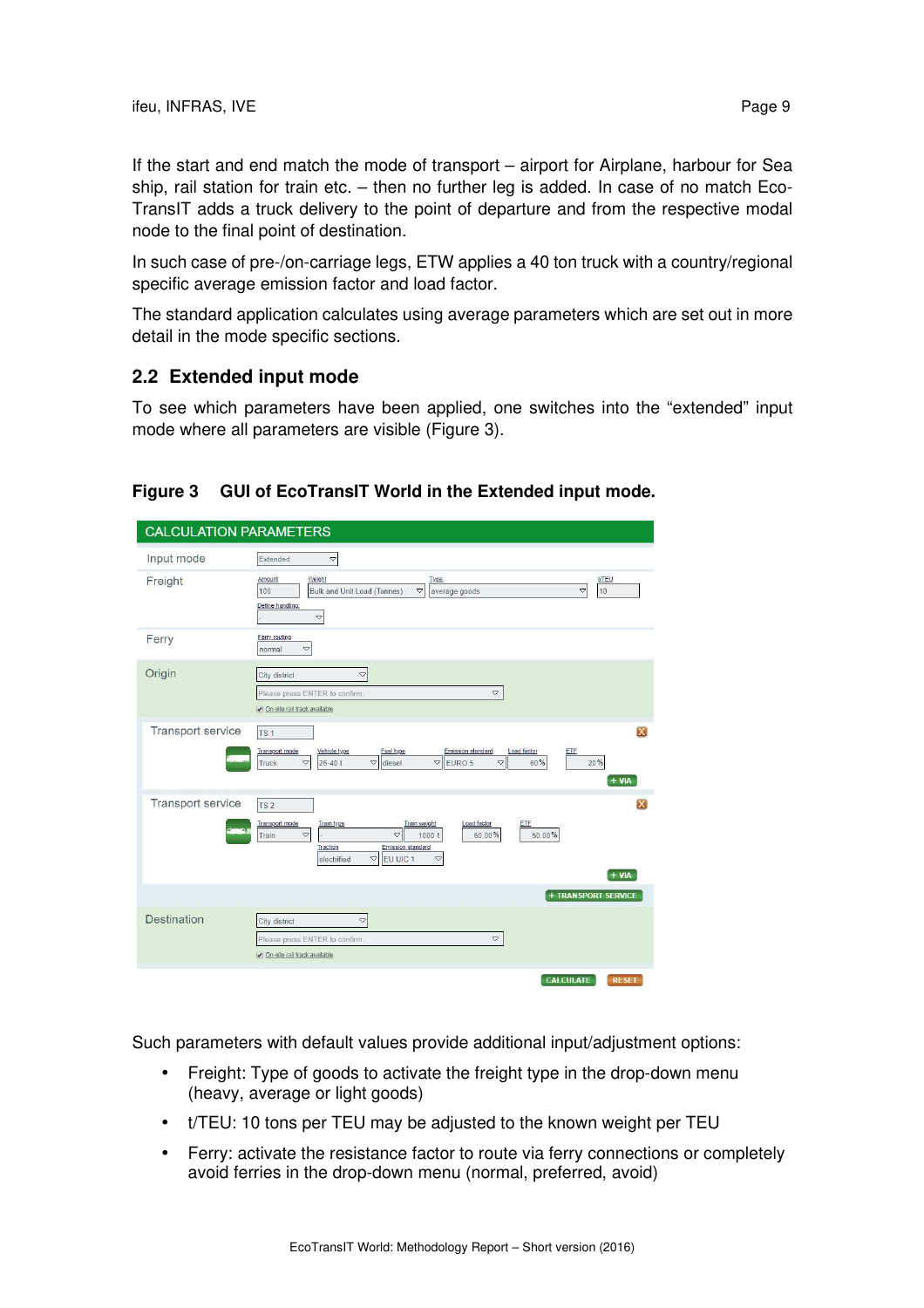- Transport Service: TS1 = the first transport chain with defined modes and nodes (+ VIA). Additional transport service chains can be established to compare routes and modes on the same door-to-door trip.
- Transport mode: choose mode per leg by clicking on "+ VIA" to define a transfer node.
- Vehicle type: size class or type of vehicle in the drop-down menu (per mode)
- Emission standard (for road and rail)
- Fuel types (for road)
- Load factor: relation of metric freight weight and load capacity
- $\bullet$  ETF = empty trip factor. Additional length of empty trips
- Speed reduction for sea ships: 25% default (IMO/research based) can be adjusted

All parameters are indicated in the default value (industry average for each mode) but may be adjusted optionally as far as known by the user.

### **2.3 Business Solutions**

The ETW Business Solutions contain standardised interfaces (API) for automatic emission calculation of huge amounts of transport chains. Already today, several hundred million transports are calculated every year via the API. The use ranges from an individualised website to semi-automatic calculations of transport lists in CSV format to a fully automatic solution based on a SOAP XML Webservice (WSDL).

The ready-to-use standard solutions are extremely flexible and allow to calculate complex intermodal transport chains with little or much customer-specific transport information. If necessary, user-defined adaptations or extensions to the software are made available.

The interfaces are offered as Software-as-a-Service. The associated servers are provided by IVE mbH and are continuously monitored by specific monitoring software. Server costs and regular updates are included in the license fees. In addition to the API, the IVE mbH team offers to calculate, analyse and present customer-specific transports as consultation projects.

So far ETW provides the following products:

- SOAP XML Webservice (WSDL)
- CSV File Mass Calculation via website or sFTP up- and download
- Individualized calculation front-end on the customers' website

In addition to the API, the IVE mbH team offers to calculate, analyse and present customer-specific transports as consultation projects. Already now several shipper companies using this service of IVE to calculate their shipments on detailed level.

For more information about the Business Solutions, please visit https://ecotransit.org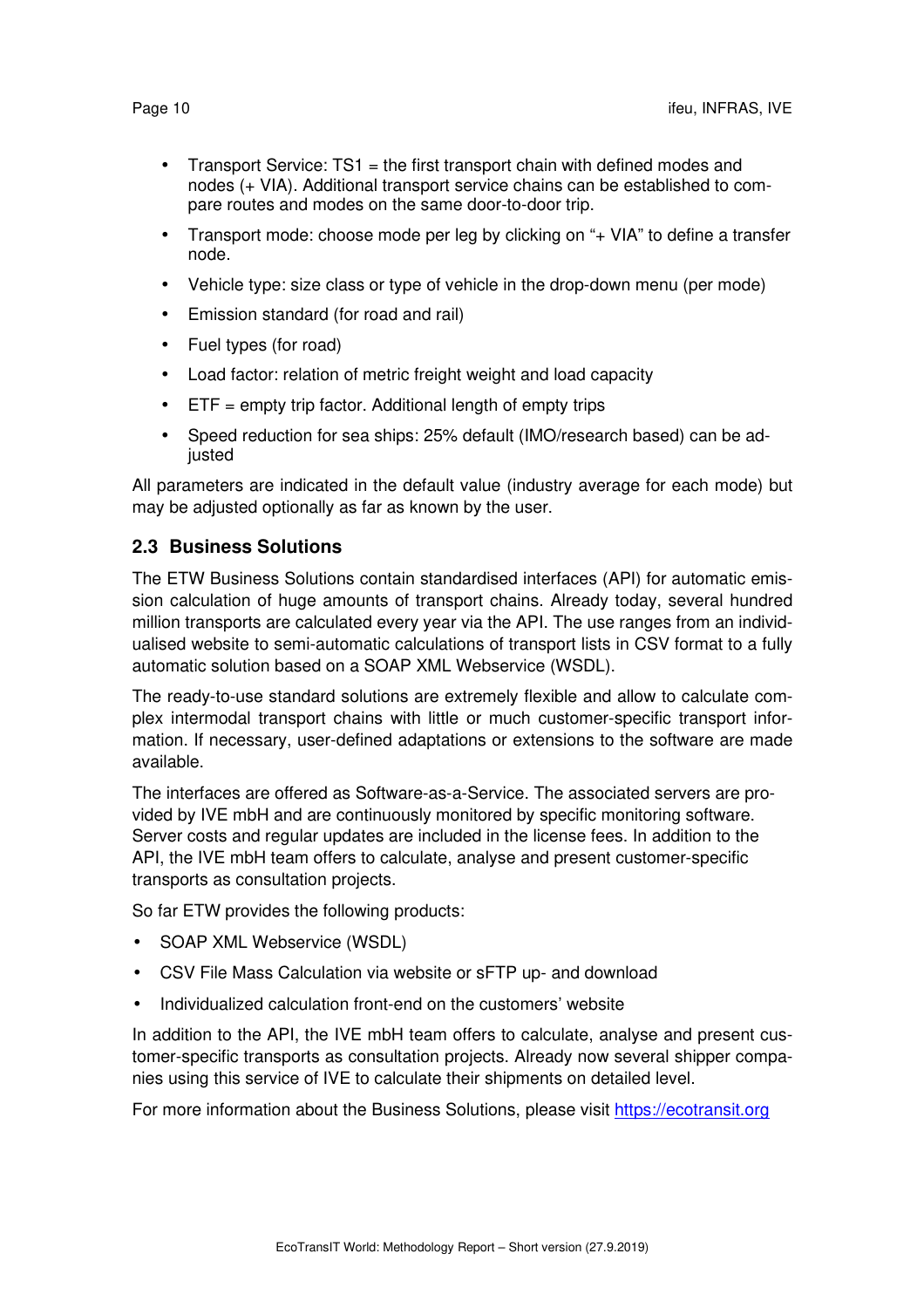# **3 Road emission calculation**

## **3.1 Routing**

EcoTransIT World comprises all streets in the world which are used for freight transports. In general, all transports are routed via a highway if available and a 40 ton truck with country specific average load factor and emission standard (Euro class).

For smaller streets, there are resistance factors, meaning that to a certain extent a detour via the highway is accepted to enable the quickest possible transport (Table 4).

#### **Table 4: Road resistance factors.**

| <b>Street category</b>          | <b>Resistance</b> |
|---------------------------------|-------------------|
| Highway (Category 0)            | 1.0               |
| Large country road (Category 1) | 1.3               |
| Small country road (Category 2) | 1.5               |
| Large urban road (Category 3)   | 1.67              |
| Urban road (Category 4)         | 2.5               |
| Small urban road (Category 5-7) | 3.33              |

Example: A routing via an urban road (Category 4) is only applied if the detour via a close by highway is longer than 2.5 times the distance of such transport.

Similarly, resistance factors have been defined for ferry inclusion in the road transport (Table 5).

#### **Table 5: Ferry resistance factors for road transport.**

| <b>Ferry handling</b> | <b>Resistance</b> |  |
|-----------------------|-------------------|--|
| Standard              | 5.0               |  |
| Preferred             | 1.0               |  |
| Avoid                 | 100 O             |  |

In the standard mode, a ferry is only taken when it reduces the truck distance by >80%.

If the user knows the exact routing, he may set via points in the Extended Mode especially when he wants to make sure that certain streets or tunnels are used/avoided. (This may require a quite dense setting of via points. In the business solution it is always possible to define exact routings/schedules as well as changing the resistance factors for certain street categories.)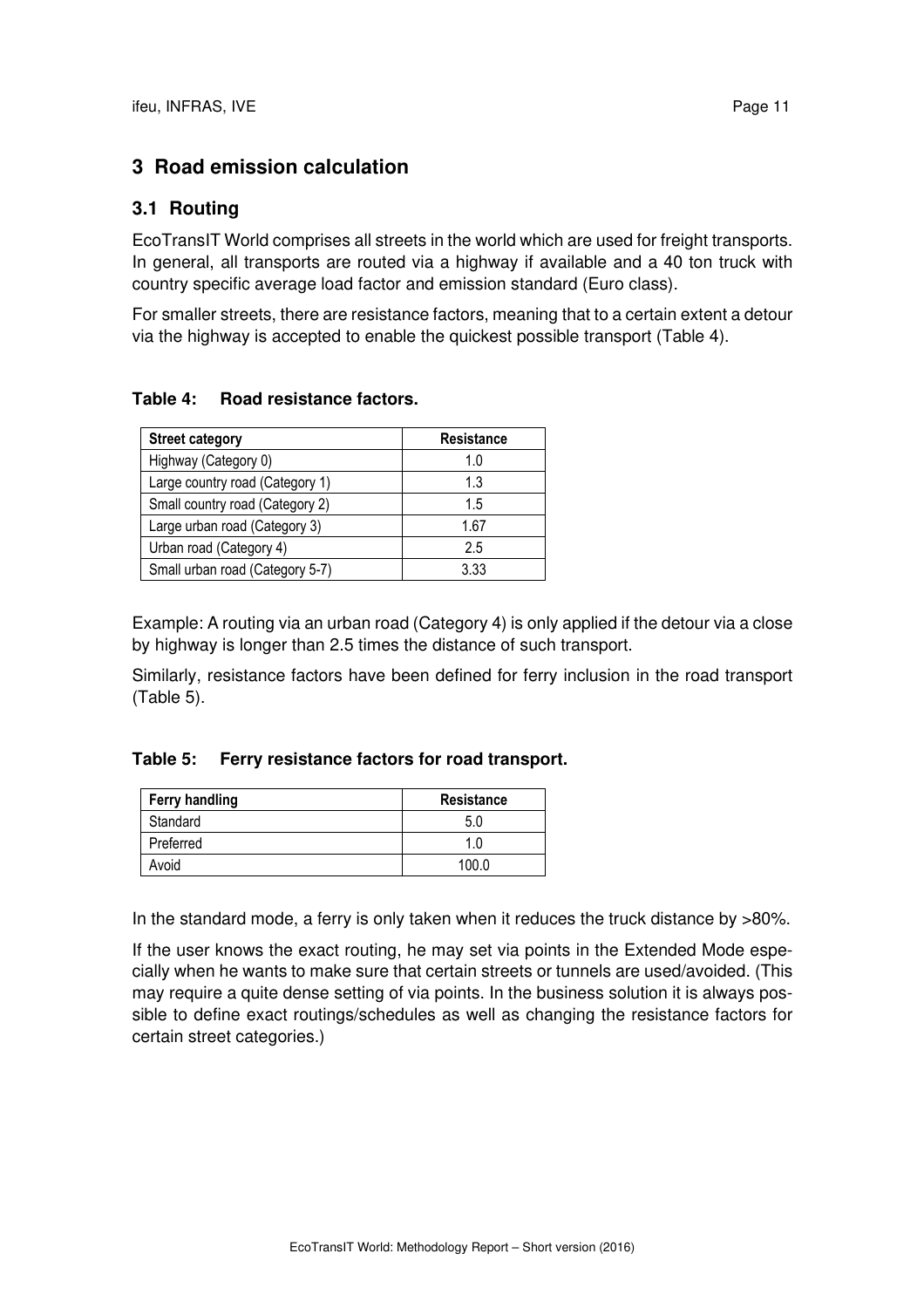## **3.2 Emission factors**

For road transport emission calculation, the parameters specified in **Fehler! Verweisquelle konnte nicht gefunden werden.** apply.

#### **Table 6: Parameters for road emission calculation.**

|      | <b>Country/region specific parameters</b>                                                                                                                             | <b>Truck specific parameters</b>                                                       |
|------|-----------------------------------------------------------------------------------------------------------------------------------------------------------------------|----------------------------------------------------------------------------------------|
| Road | Fuel specifications:<br>- Sulphur content<br>- Share biofuels<br>Emission regulation<br>Topography<br>Available vehicles<br>Default vehicles for long-distance/feeder | Truck types:<br>- Final energy consumption<br>- Emission factors (TTW): NOx, NMVOC, PM |

As in Europe the widely acknowledged database is HBEFA (current version 3.2), for each truck size class country-specific Euro class averages, the topography and the average traffic density is applied. For trucks outside Europe, size classes and emission standards are applied as set out in tables 18 to 20 of the main Methodology Report 2019.

To check the granularity of country specific default values, you may also refer to Table 3 of the main Methodology Report 2019.

The applicable truck sizes and weights (vehicle weight plus maximum payload and total weight) are listed in **Fehler! Verweisquelle konnte nicht gefunden werden.**.

### **Table 7: Truck sizes and weights.**

| Vehicle/<br>vessel | Vehicle/vessel type | <b>Empty weight</b><br>[tonnes] | Payload ca-<br>pacity<br>[tonnes] | TEU capac-<br>ity [TEU] | Max. total<br>weight<br>[tonnes] |
|--------------------|---------------------|---------------------------------|-----------------------------------|-------------------------|----------------------------------|
| <b>Truck</b>       | $\le$ =7.5 tonnes   |                                 | 3.5                               |                         | 7.5                              |
|                    | >7.5-12 tonnes      | 6                               |                                   |                         | 12                               |
|                    | $> -12 - 20$ tonnes | 9                               |                                   |                         | 20                               |
|                    | >20-26 tonnes       | 9                               | 17                                |                         | 26                               |
|                    | >26-40 tonnes       | 14                              | 26                                |                         | 40                               |
|                    | >40-60 tonnes       | 19                              | 41                                |                         | 60                               |

## **3.3 Capacity utilization**

The capacity utilization combines the load factor with the empty trip factor. The load factor is derived from the metric weight loaded related to the total load capacity of the respective vehicle. The empty trip factor describes the additional distance for empty trips related to the transport distance between two nodes.

### **Example:**

A 26-40 ton truck filled by 15.6 tons of freight weight has a load factor of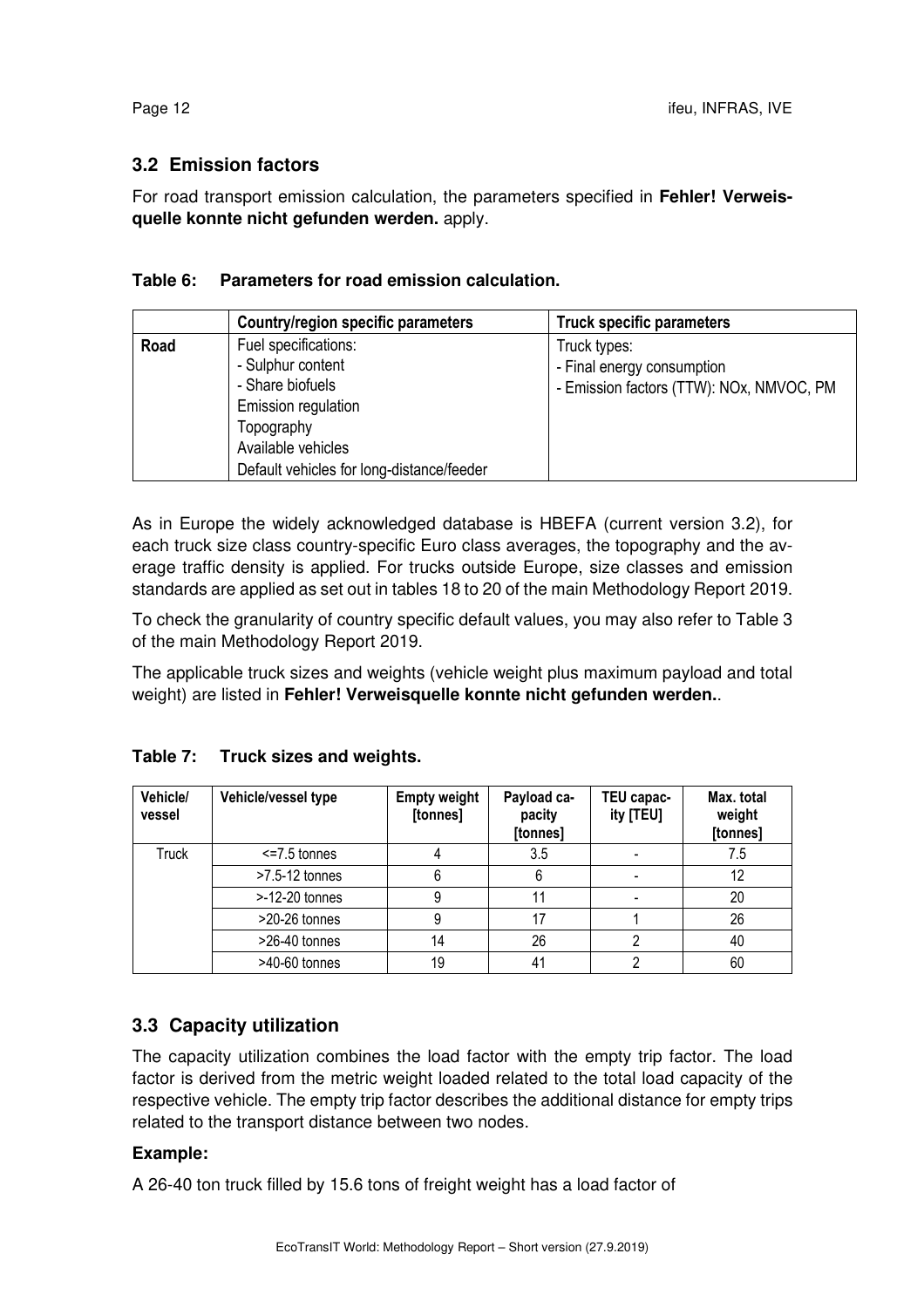$15.6$  t / 26 t = 60%.

The empty trip factor is 20%. The resulting capacity utilization is:

 $60\%$  /  $(100\% + 20\%) = 50\%$ .

|  |  | Table 8: Load factors, empty trip factors and capacity utilization for trucks. |  |  |
|--|--|--------------------------------------------------------------------------------|--|--|
|--|--|--------------------------------------------------------------------------------|--|--|

|             | Load factor<br>LF <sub>NC</sub> | <b>Empty trip factor</b> | <b>Capacity utilization</b><br>CU <sub>NC</sub> |
|-------------|---------------------------------|--------------------------|-------------------------------------------------|
| <b>Bulk</b> | 100%                            | 60%                      | 63%                                             |
| Average     | 60%                             | 20%                      | 50%                                             |
| Volume      | 30%                             | 10%                      | 27%                                             |

Examples for different cargo volume density would be:

- bulk goods (e.g. coal, ore, oil, fertilizer etc.)
- average goods: mixed cargo of different densities (based on statistics).
- volume goods (e.g. industrial parts, consumer goods such as furniture, clothes, etc.)

In the extended mode the user may adjust both the load factor as well as the empty trip factor to receive a capacity utilization which reflects his (round trip based) capacity utilization.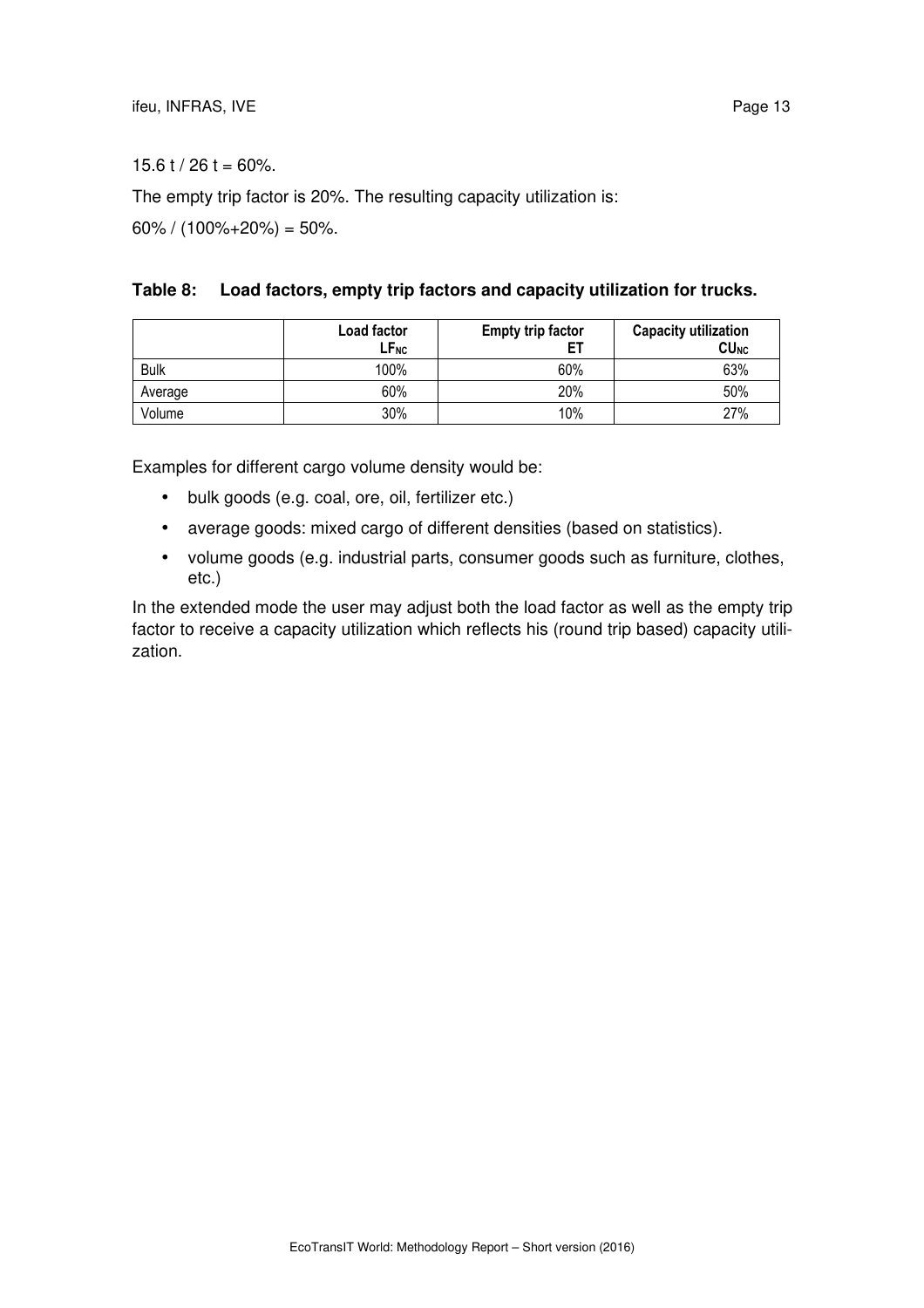# **4 Rail emission calculation**

## **4.1 Routing**

EcoTransIT World comprises all rail tracks in the world on which cargo is transported.

Railways have the attributes of electrified or diesel line and dedicated freight corridor. If an electrified train is selected, diesel lines can also be used but they get a higher resistance than electrified lines. This is needed if there is no electrified line available or to circumnavigate possible data errors concerning the electrification of the railway network.

The attribute freight corridor is used as a railway highway. Lines with this attribute will be used with preference.

#### **Table 9: Rail resistance factors.**

| <b>Attribute</b>                         | <b>Resistance</b> |
|------------------------------------------|-------------------|
| Freight corridor                         | 1.0               |
| Non freight corridor                     | 1.8               |
| Diesel tracks at electrified calculation | 4 (               |

Additionally, there are ferry routes within the rail network. These routes work like virtual tracks where the whole train is put on the ferry. ETW has different resistances for ferry routes included.

#### **Table 10: Ferry resistance factors for railway transport.**

| <b>Ferry handling</b> | <b>Resistance</b> |
|-----------------------|-------------------|
| Standard              | 5.C               |
| Preferred             | 1.0               |
| Obstruct              | 100.0             |

### **4.2 Emission factors**

The parameters affecting rail transport emission calculation are listed in Table 11.

#### **Table 11: Parameters for rail emission calculation.**

|      | Country/region specific parameter                                                                                                                                                                                                 | Rail specific parameters                                                                                                                        |
|------|-----------------------------------------------------------------------------------------------------------------------------------------------------------------------------------------------------------------------------------|-------------------------------------------------------------------------------------------------------------------------------------------------|
| Rail | Fuel specifications:<br>- Sulphur content<br>- Share biofuels<br>Energy and emission factors of upstream processes<br>(fuels and electricity)<br>Topography<br>Available train types<br>Default vehicles for long-distance/feeder | Train type, weight and energy carrier:<br>Final energy consumption (functions)<br>Emission factors for diesel traction (TTW): NOx,<br>NMVOC, PM |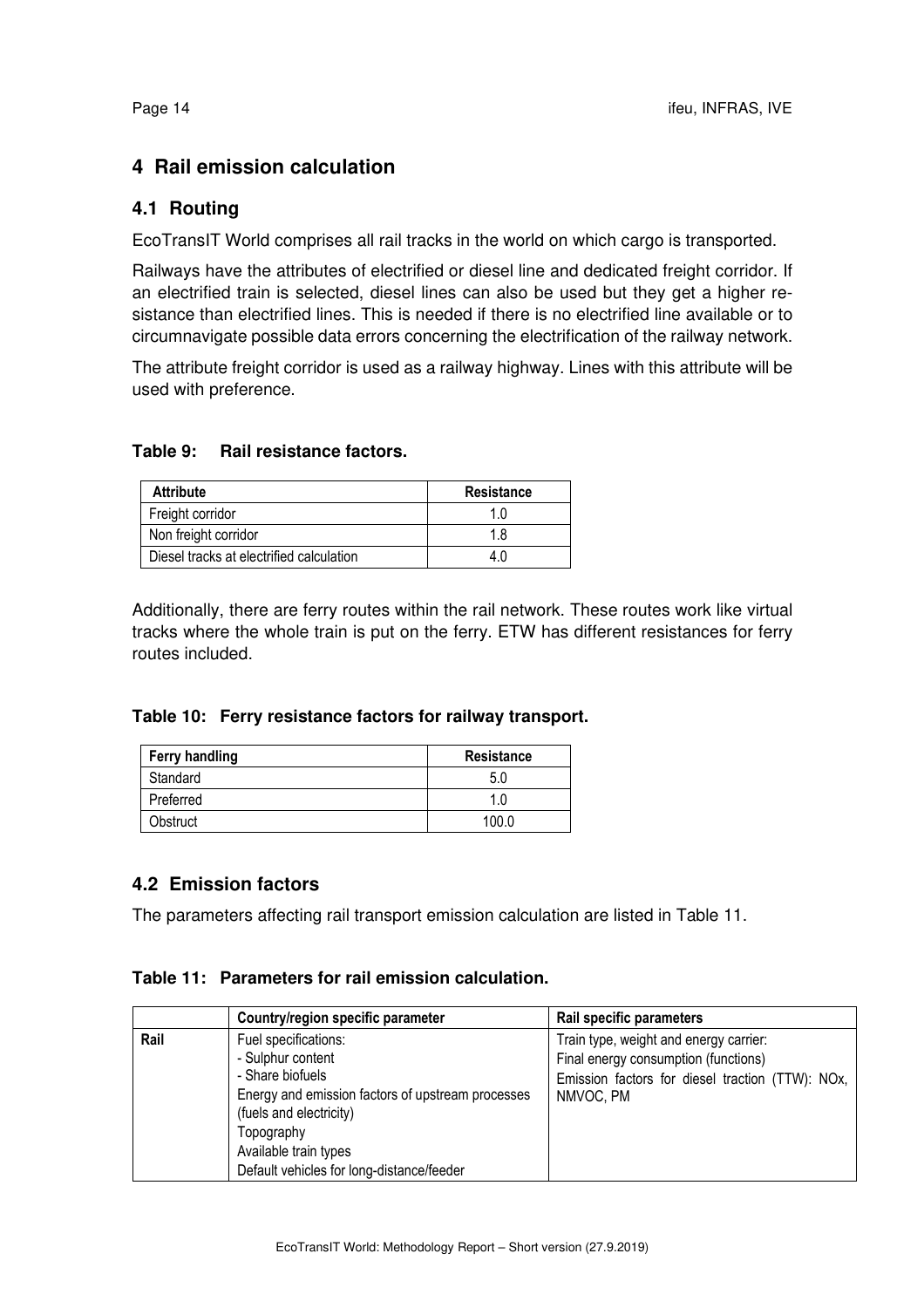In EcoTransIT World, several functions are used for the calculation of the final energy consumption of trains. Different train types are available. The default values for train sizes and weights (train weight plus maximum payload and total weight) listed in **Fehler! Verweisquelle konnte nicht gefunden werden.** apply.

| <b>Train Type</b>    | Gross tonne<br>weight train | <b>Empty weight</b><br>wagon | Payload ca-<br>pacity wagon | <b>TEU capacity</b><br>wagon | Max. total<br>weight<br>wagon |
|----------------------|-----------------------------|------------------------------|-----------------------------|------------------------------|-------------------------------|
| General cargo        |                             |                              |                             |                              |                               |
| Standard             | 1000t                       | 23t                          | 61 t                        |                              | 84 t                          |
| Dedicated cargo      |                             |                              |                             |                              |                               |
| Car                  | 700 t                       | 28t                          | 21 t (10 cars)              |                              | 59 t                          |
| Chemistry            | 1200 t                      | 24 t                         | 55t                         |                              | 79 t                          |
| Container            | 1000 t                      | 21t                          | 65 t                        | 2,6 TEU                      | 86 t                          |
| Coal and steel       | 1700 t                      | 26 t                         | 65t                         |                              | 91t                           |
| Building material    | 1200 t                      | 22t                          | 54 t                        |                              | 76 t                          |
| Manufactured product | 1200 t                      | 23t                          | 54 t                        |                              | 77 t                          |
| Cereals              | 1300 t                      | 20 <sub>t</sub>              | 63 t                        |                              | 83 t                          |

|  | Table 12: Default values for train sizes and weights. |  |  |
|--|-------------------------------------------------------|--|--|
|--|-------------------------------------------------------|--|--|

Beside the final energy consumption, the key driver for rail emissions with electric traction is the country specific electricity mix in the upstream (WTT) process. EcoTransIT World applies these mixes and also provides averages for whole regions, see detailed Methodology Report.

## **4.3 Capacity utilization**

The capacity utilization combines the load factor with the empty trip factor. The load factor is derived from the metric weight loaded related to the total load capacity of the respective vehicle. The empty trip factor describes the additional distance for empty trips related to the transport distance between two nodes (see also example in chapter 3.3).

For specific cargo and related train types, the default values for capacity utilization listed in Table 13 apply. Load factor and empty trip factor can be changed in the extended mode.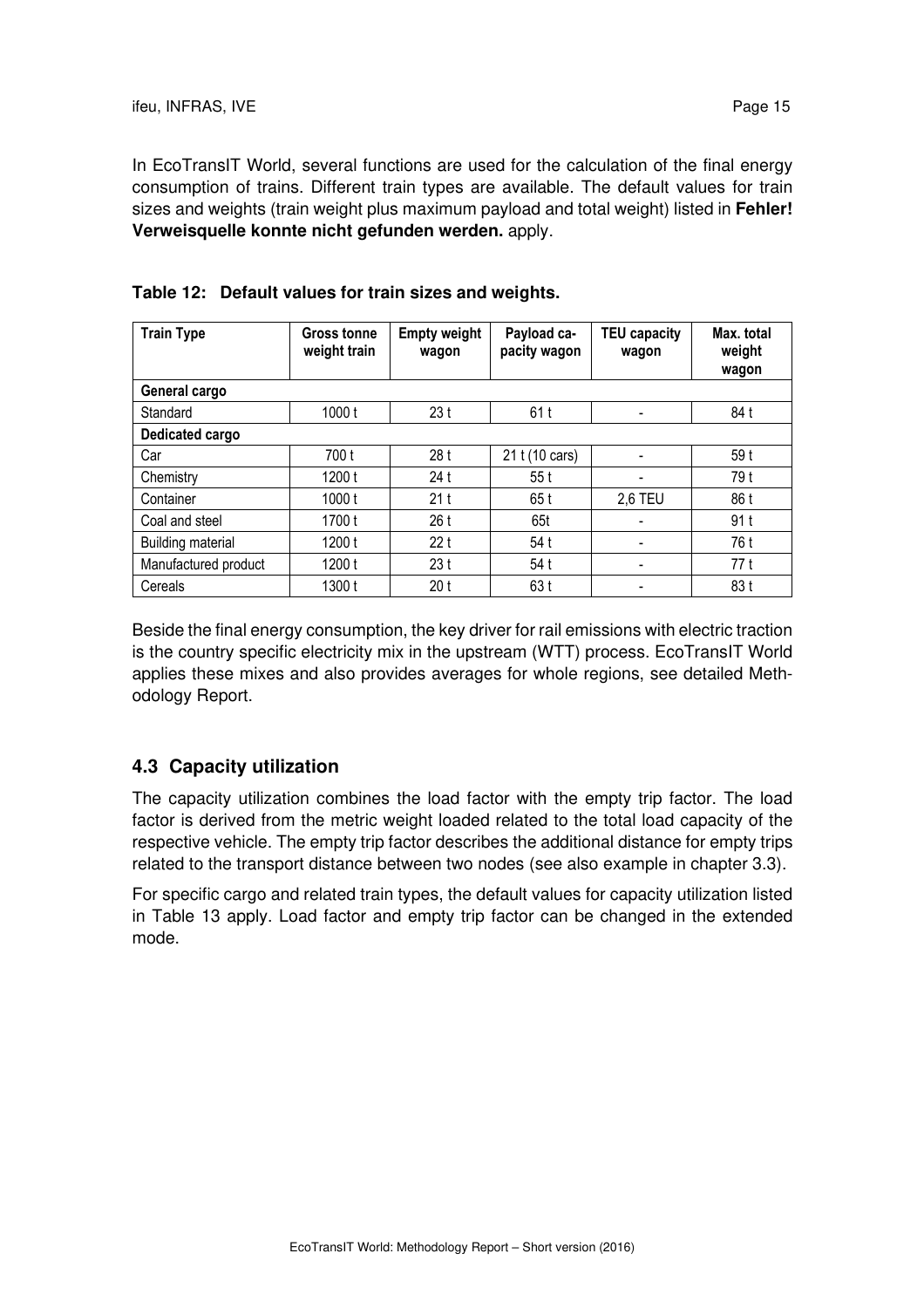| <b>Train Type</b>         | Load factor | <b>Empty trip</b><br>factor | Capacity utili-<br>zation |
|---------------------------|-------------|-----------------------------|---------------------------|
| General cargo             |             |                             |                           |
| <b>Bulk</b>               | 100%        | 80%                         | 56%                       |
| Average                   | 60%         | 50%                         | 40%                       |
| Volume                    | 30%         | 20%                         | 25%                       |
| Dedicated cargo           |             |                             |                           |
| Car                       | 85 %        | 50 %                        | 57 %                      |
| Chemistry                 | 100 %       | 100 %                       | 50 %                      |
| Container                 | 50 %        | 20 %                        | 41 %                      |
| Coal and steel            | 100 %       | 100 %                       | 50 %                      |
| <b>Building materials</b> | 100 %       | 100 %                       | 50%                       |
| Manufactured products     | 75 %        | 60 %                        | 47 %                      |
| Cereals                   | 100 %       | 60 %                        | 63 %                      |

# **Table 13: Load factors and empty trip factors.**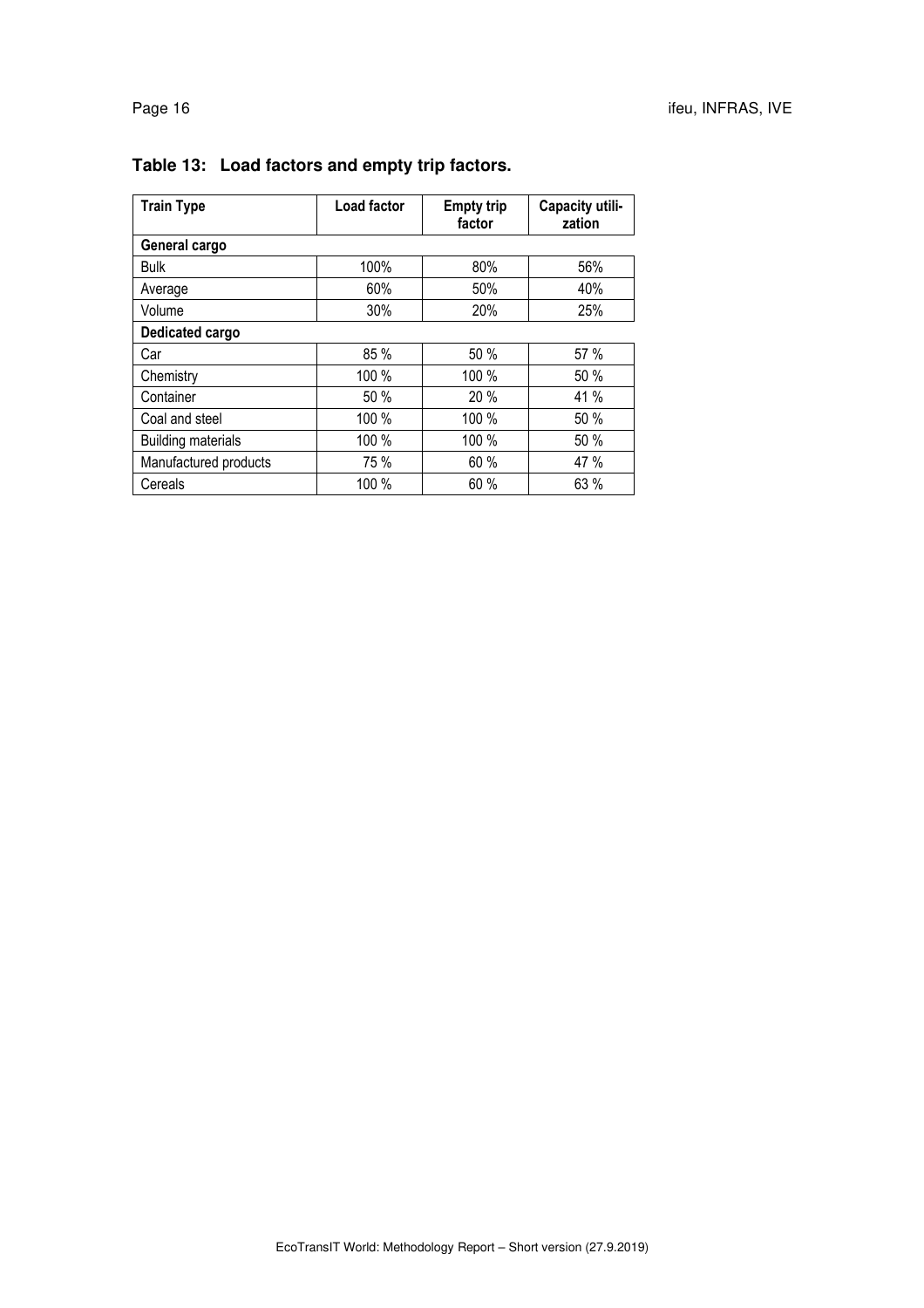# **5 Sea ship emission calculation**

## **5.1 Routing**

EcoTransIT World calculates direct port to port relations on actual sea routes. As most of these relations do not exist in reality because ship operators apply schedules with several port calls in a loop, the Clean Cargo Working Group, in which around 80% of the container vessel operators are represented, decided in 2014 to add a distance correction factor of 15% to each port-to-port connection.

EcoTransIT World does not apply such factor in its online version but integrates it into the business solution.

The main trade lanes represented in Figure 4 are considered and aggregated regarding average vessel size operations.

### **Figure 4: ETW division of the world oceans and definition of major trade lanes.**



# **5.2 Emission factors**

The emission factors used for sea transport are based on a bottom-up approach in which emissions are modelled for individual vessels by multiplying activity (days at sea at a given speed/days in port) with engine rating and load factor (the latter depending on speed) and associated fuel consumption and emission factors. Most of these inputs are based on the Third Greenhouse Gas study of the International Maritime Organization (IMO) from 2015. Further information can be obtained from the detailed Methodology Report.

From the individual vessel emissions, tkm-weighted averages have been calculated to obtain the parameter values required for each EcoTransIT input mode:

- for the standard input mode, in which the user only chooses origin, destination and type and amount of goods: default values by trade lane (average ship size, default speed, and associated emission factors; see Figure 4 and Table 1516);
- for the extended input mode, in which the user additionally chooses ship class and type (see also Table 1516): values by ship class and type.

In the extended input mode, the user can also choose the desired speed reduction and the cargo utilization factor (see below); the emission factors are accordingly modified. For details, refer to the detailed Methodology Report.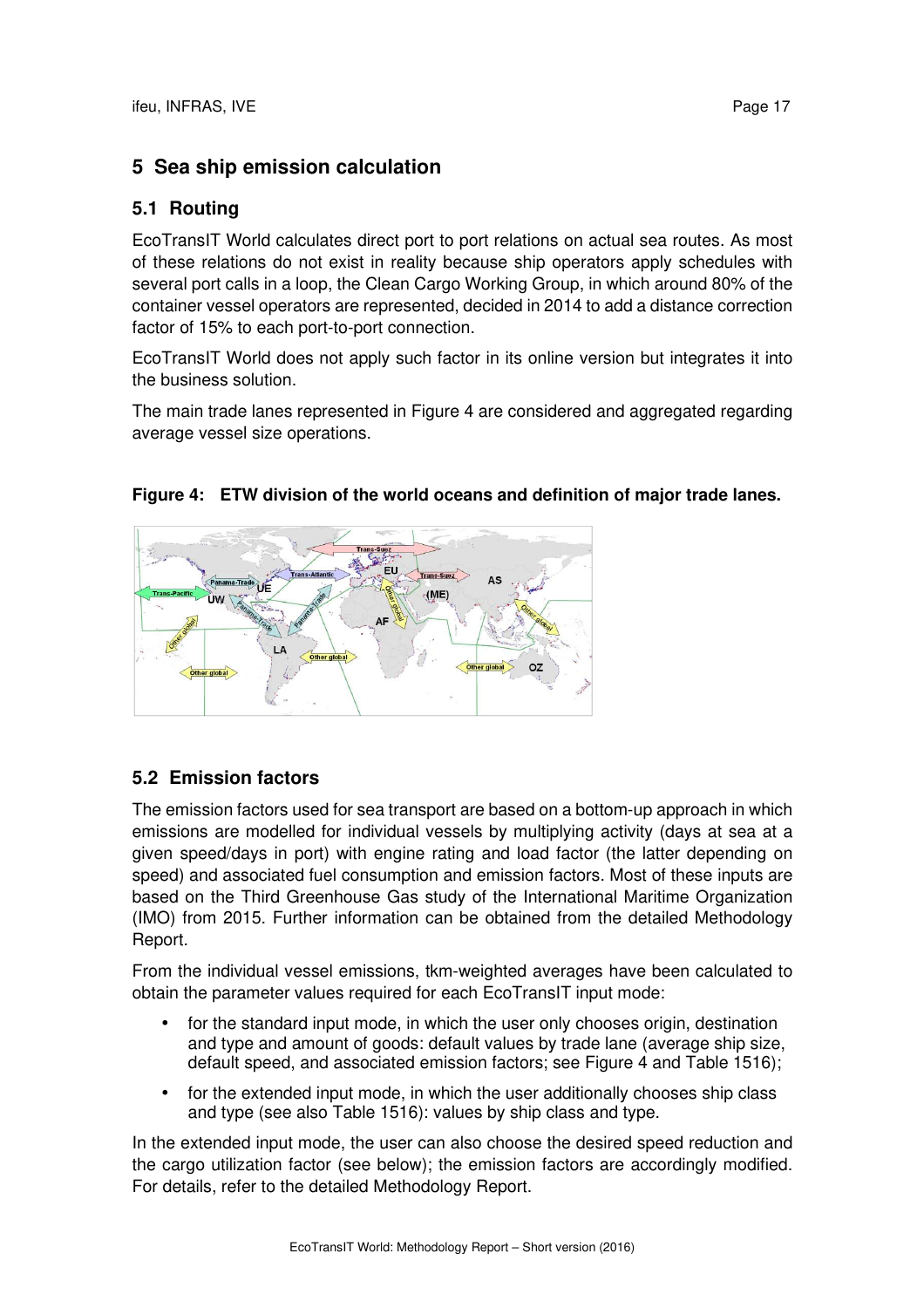In addition, the so-called Emission Control Areas (ECAs) and regulations or incentives in certain ports determine the choice between Heavy Fuel Oil (HFO) and Marine Diesel Oil (MDO). MDO has a lower sulphur content and results in different emission factors.

The emissions of maritime vessels are averaged over the entire return journeys, taking the cargo utilization (including empty returns) and the days in port into account. All emissions are allocated to the freight carried.

In summary, the spatial/region-specific and vessel-specific parameters listed in Table 1415 determine the emissions calculated for maritime ship transports.

|          | Region-specific/spatial parameters                                                                                                                                                               | <b>Vessel-specific parameters</b>                                                                                                                    |
|----------|--------------------------------------------------------------------------------------------------------------------------------------------------------------------------------------------------|------------------------------------------------------------------------------------------------------------------------------------------------------|
| Sea Ship | Origin and destination determine the route and thus:<br>Distance within/outside Emission Control Area<br>(ECA) determines fuel type (HFO/MDO) and re-<br>spective set of emission factors at sea | In Extended Mode: chosen vessel type (liq-<br>uid/dry bulk, container, general cargo, RoRo)<br>and size class, determines emission factors at<br>sea |
|          | Origin/destination port location (within ECA, or<br>subject to other regulation/incentive) determines<br>fuel type (HFO/MDO) and respective set of<br>emission factors in port                   | Speed adjustment option<br>$\overline{\phantom{a}}$<br>Cargo utilization rate adjustment option                                                      |
|          | In Standard Mode: Choice of trade lane deter-<br>mines emission factors at sea (based on the dis-<br>tribution of ship sizes on the respective trade<br>lane)                                    |                                                                                                                                                      |

#### **Table 14: Parameters for sea ship emission calculation.**

## **5.3 Capacity utilization**

To all vessel types and sizes a default average capacity utilization is applied in the Standard input mode. For container vessels an average capacity utilization of 70% on all trade lanes has been agreed by the Clean Cargo Working Group. The values for all ship types and size classes are summarized in Table 1516.

For container shipping, an average weight of 10.5 tons per TEU is applied, also agreed on by the Clean Cargo Working Group. If the user changes the weight per TEU in the application, actually the same amount of emissions and energy consumption per TEU is related to the lesser or larger amount of weight (tons per TEU) indicated. The reason is that the fuel consumption of the whole vessel is not sensitive to the filling rate of a container, as variations in capacity utilization are balanced by the amount of ballast water the vessel needs to carry to keep an optimized trim.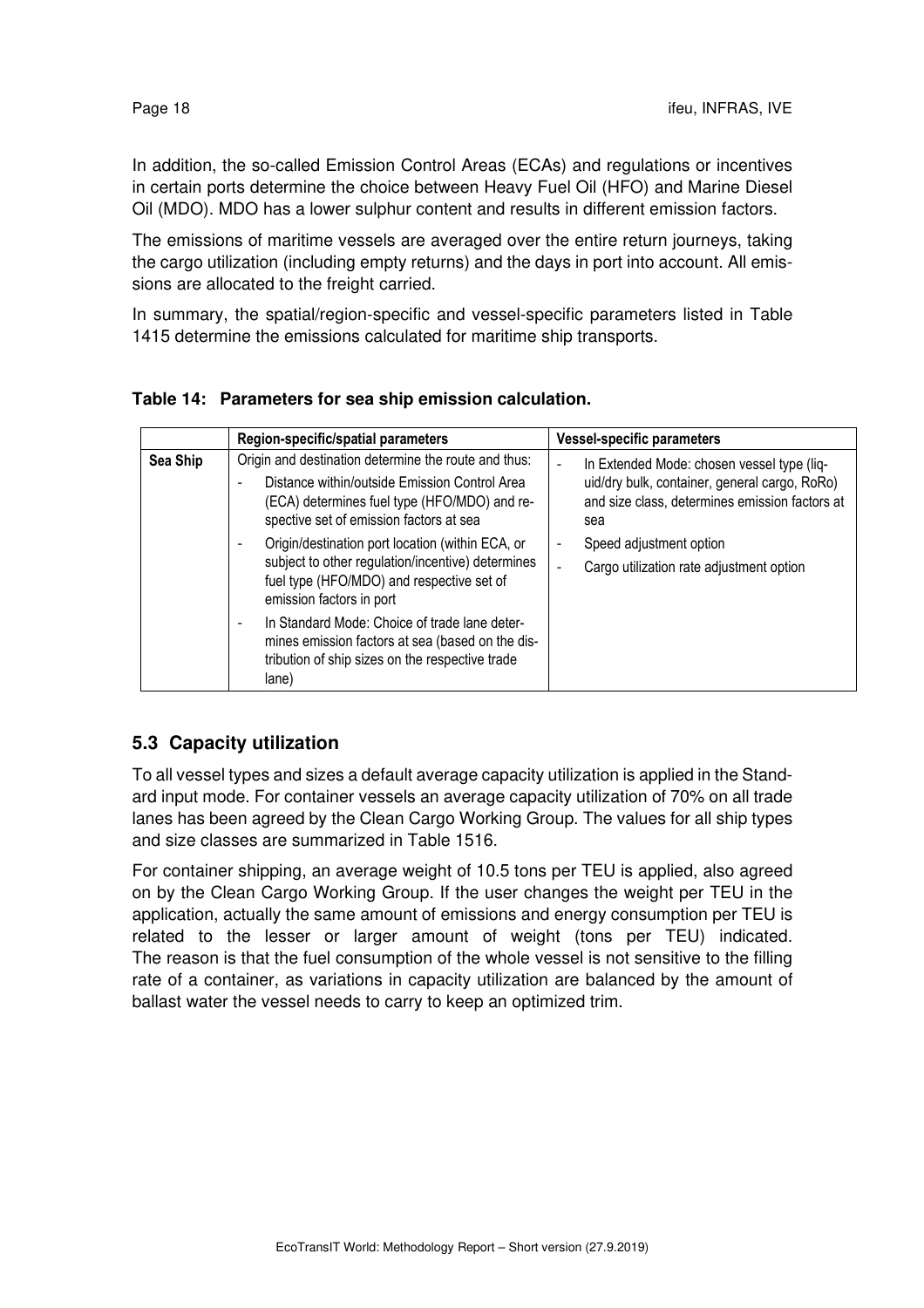| Input mode | Cargo<br>type | <b>Trade lane (Standard input</b><br>mode) / Ship size (Extended<br>input mode) | Size class                                                                                                        | Default cargo<br>utilization |
|------------|---------------|---------------------------------------------------------------------------------|-------------------------------------------------------------------------------------------------------------------|------------------------------|
| Standard   |               | Suez trade                                                                      | Aframax / Suezmax                                                                                                 | 55%                          |
|            |               | Transatlantic trade                                                             | Handymax / Panamax                                                                                                | 54%                          |
|            |               | Transpacific trade                                                              | Handymax - Suezmax                                                                                                | 54%                          |
|            | <b>Bulk</b>   | Panama trade                                                                    | Handymax / Panamax                                                                                                | 54%                          |
|            |               | Other global trade                                                              | Handysize - Aframax                                                                                               | 52%                          |
|            |               | Intra-continental trade                                                         | Feeder - Handymax                                                                                                 | 53%                          |
|            |               | <b>Great lakes</b>                                                              | < 30,000 DWT                                                                                                      | 58%                          |
|            |               | Suez trade                                                                      | > 4,700 TEU                                                                                                       | 70%                          |
|            |               | Transatlantic trade                                                             | $2,000 - 4,700$ TEU                                                                                               | 70%                          |
|            |               | Transpacific trade                                                              | > 1,000 TEU                                                                                                       | 70%                          |
|            | Container     | Panama trade                                                                    | $2,000 - 4,700$ TEU                                                                                               | 70%                          |
|            |               | Other global trade                                                              | $1,000 - 3,500$ TEU                                                                                               | 70%                          |
|            |               | Intra-continental trade non EU                                                  | $500 - 2,000$ TEU                                                                                                 | 70%                          |
|            |               | Intra-continental trade EU                                                      | $500 - 2,000$ TEU                                                                                                 | 70%                          |
| Extended   | General cargo | Coastal                                                                         | < 5,000 DWT                                                                                                       | 60%                          |
|            | Bulk/general  | Feeder                                                                          | $5,000 - 15,000$ DWT                                                                                              | 56%                          |
|            | cargo (dry)   | Handysize                                                                       | 15,000 - 35,000 DWT                                                                                               | 55%                          |
|            | Bulk (dry)    | Handymax                                                                        | 35,000 - 60,000 DWT                                                                                               | 52%                          |
|            |               | Panamax                                                                         | $60,000 - 80,000$ DWT                                                                                             | 52%                          |
|            |               | Aframax                                                                         | 80,000 - 120,000 DWT                                                                                              | 53%                          |
|            |               | Suezmax                                                                         | 120,000 - 200,000 DWT                                                                                             | 56%                          |
|            |               | Feeder                                                                          | $5,000 - 15,000$ DWT                                                                                              | 62%                          |
|            |               | Handysize                                                                       | 15,000 - 35,000 DWT                                                                                               | 59%                          |
|            |               | Handymax                                                                        | 35,000 - 60,000 DWT                                                                                               | 62%                          |
|            | Bulk (liquid) | Panamax                                                                         | $60,000 - 80,000$ DWT                                                                                             | 64%                          |
|            |               | Aframax                                                                         | 80,000 - 120,000 DWT                                                                                              | 58%                          |
|            |               | Suezmax                                                                         | 120,000 - 200,000 DWT                                                                                             | 57%                          |
|            |               | $VLCC (+)$                                                                      | > 200,000 DWT                                                                                                     | 50%                          |
|            |               | Feeder                                                                          | <1,000 TEU                                                                                                        | 70%                          |
|            |               | like Handysize                                                                  | $1,000 - 2,000$ TEU                                                                                               | 70%                          |
|            |               | EU SECA like Handysize                                                          | $1,000 - 2,000$ TEU                                                                                               | 70%                          |
|            |               | like Handymax                                                                   | $2,000 - 3,500$ TEU                                                                                               | 70%                          |
|            | Container     | like Panamax                                                                    | $3,500 - 4,700$ TEU                                                                                               | 70%                          |
|            |               | like Aframax                                                                    | $4,700 - 7,000$ TEU                                                                                               | 70%                          |
|            |               | like Suezmax                                                                    | 7,000 - 14,500 TEU                                                                                                | 70%                          |
|            |               | <b>ULCV</b>                                                                     | >14,500 TEU                                                                                                       | 70%                          |
|            |               | Global average                                                                  | (all sizes)                                                                                                       | 70%                          |
|            |               | RoRo small                                                                      | < 5000 DWT                                                                                                        | 70%                          |
|            | RoRo          | RoRo large                                                                      | >= 5000 DWT                                                                                                       | 70%                          |
|            |               |                                                                                 | Abbreviations: RoRo = Roll-on/roll-off ship; VLCC = very large crude carrier; ULCV = ultra-large container vessel |                              |

## **Table 15: Ship sizes/trade lanes and default cargo utilization by input mode and cargo type for sea transport emission calculation.**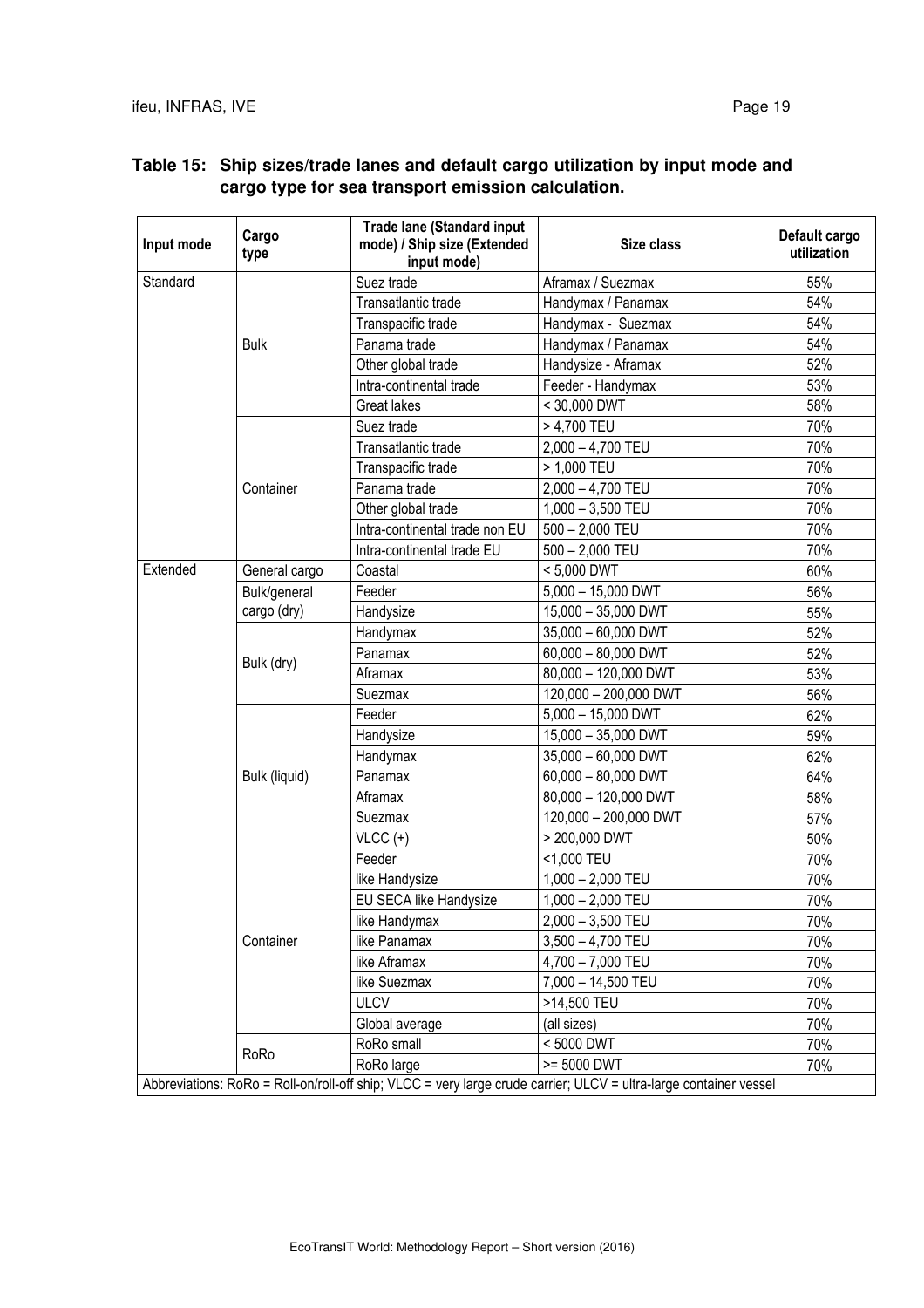# **6 Inland waterway emission calculation**

## **6.1 Routing**

The majority of waterways available in ETW are located in Europe, but the largest waterways outside Europe (e.g. Yangtze, Mississippi or Amazon) are also included. The European waterways are classified by capacity using the CEMT classes (classification by the Conférence Européenne des Ministres des Transports in 1992); due to lack of information outside Europe, all non-European waterways are assigned CEMT class V by default. Each CEMT waterway type has an associated default ship type (see Table 1718) which will be chosen automatically in the Standard mode; in the Extended mode, the ship type can be chosen by the user but can only be applied on waterways of the associated CEMT class or above.

## **6.2 Emission factors**

The emission factors of inland vessels (barges) are modelled in a bottom-up approach similar to ocean-going vessels. However, instead of applying tkm-weighted average fuel consumption and emission factors for aggregate ETW classes, three representative ship types are provided (see also Table 1718):

- The Europa ship, representative for ships with up to 1500 t capacity, and used by default on rivers of CEMT Classes I-IV;
- The Great Engine Vessel, representative for ships with 1500 3000 t capacity. and used by default on rivers of Class V;
- The Jowi class, representative for capacities >3000 t, used by default on rivers of Class VI and above.

In the extended input mode, additionally the emission standard can be chosen, which is set to "conventional" (engines without emission type approval) in the Standard input mode.

The direction of travel (up- or downstream) is not considered in order to treat all modes of transport similarly (compliant to EN 16258). Consequently, energy consumption and emission factors in flowing rivers, such as the Rhine, are averaged. A transport purchaser takes responsibility for the average performance regardless of the direction of the transport.

The same allocation rules as for ocean transport apply, with emissions being averaged over the entire return journeys, taking the cargo utilization (including empty returns) and the days in port into account.

The parameters affecting inland waterway transport emission calculation are summarized in Table 1617.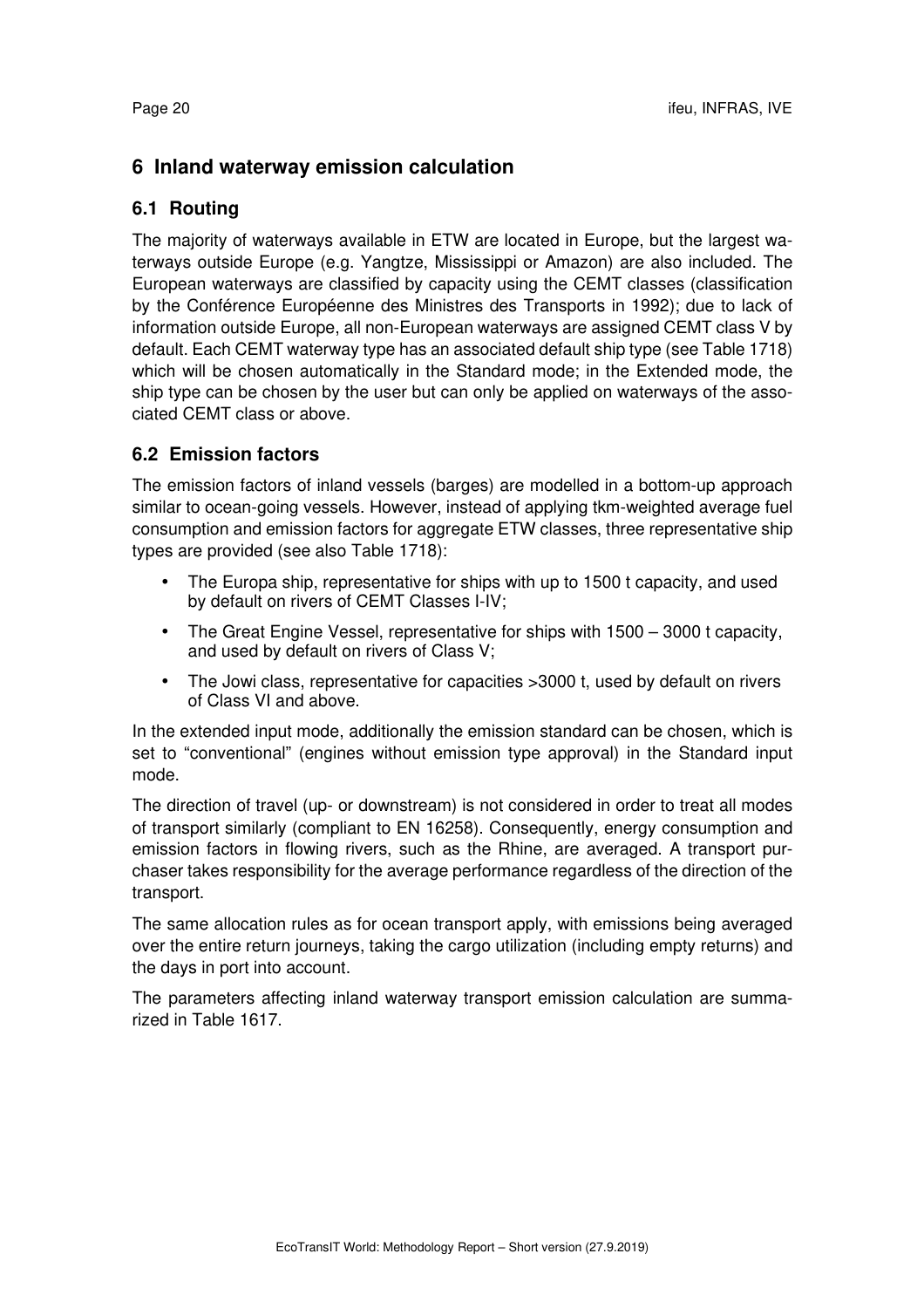|                    | <b>Region-specific parameters</b>                                                                                                                                                                                                                                                                                         | <b>Vessel-specific parameters</b>                                                                                                  |
|--------------------|---------------------------------------------------------------------------------------------------------------------------------------------------------------------------------------------------------------------------------------------------------------------------------------------------------------------------|------------------------------------------------------------------------------------------------------------------------------------|
| <b>Inland Ship</b> | Fuel specifications:<br>- Sulphur content<br>- Share biofuels<br>CEMT waterway class determines:<br>default ship type and thus emission factors in<br>port and on-river<br>Optional ship types depending on waterway ca-<br>pacity<br>Origin/destination determines default emission stand-<br>ard in Standard input mode | Ship type and Cargo type (container/bulk)<br>Final energy consumption<br>Emission standard<br>Emission factors (TTW) NOx, NMHC, PM |

## **Table 16: Parameters for inland waterway transport (barge) emission calculation.**

# **6.3 Capacity utilization**

The default capacity utilization rates for inland waterway transport are listed in Table 1718.

|  | Table 17: Inland vessels and associated parameter values. |  |  |
|--|-----------------------------------------------------------|--|--|
|--|-----------------------------------------------------------|--|--|

| <b>Vessel type</b>  | Default for<br><b>CEMT</b> | Length | <b>Beam</b> | <b>Installed</b><br>power | Average<br>speed | Capacity             |                      | Default capac-<br>ity utilization |                |
|---------------------|----------------------------|--------|-------------|---------------------------|------------------|----------------------|----------------------|-----------------------------------|----------------|
|                     | river class                | [m]    | [m]         | [kW]                      | [km/h]           | <b>DWT</b><br>(bulk) | TEU (Con-<br>tainer) | <b>Bulk</b>                       | Con-<br>tainer |
| Europa ship         | - IV                       | 85     | 9.5         | 737                       | 10.5             | 1'350                | 100                  | 60%                               | 60%            |
| Great Engine Vessel |                            | 110    | 11.4        | 1'178                     | 10.5             | 2'500                | 200                  | 50%                               | 60%            |
| JOWI class          | Vŀ                         | 135    | 17.34       | 2'097                     | 10.5             | 5'300                | 450                  | 50%                               | 60%            |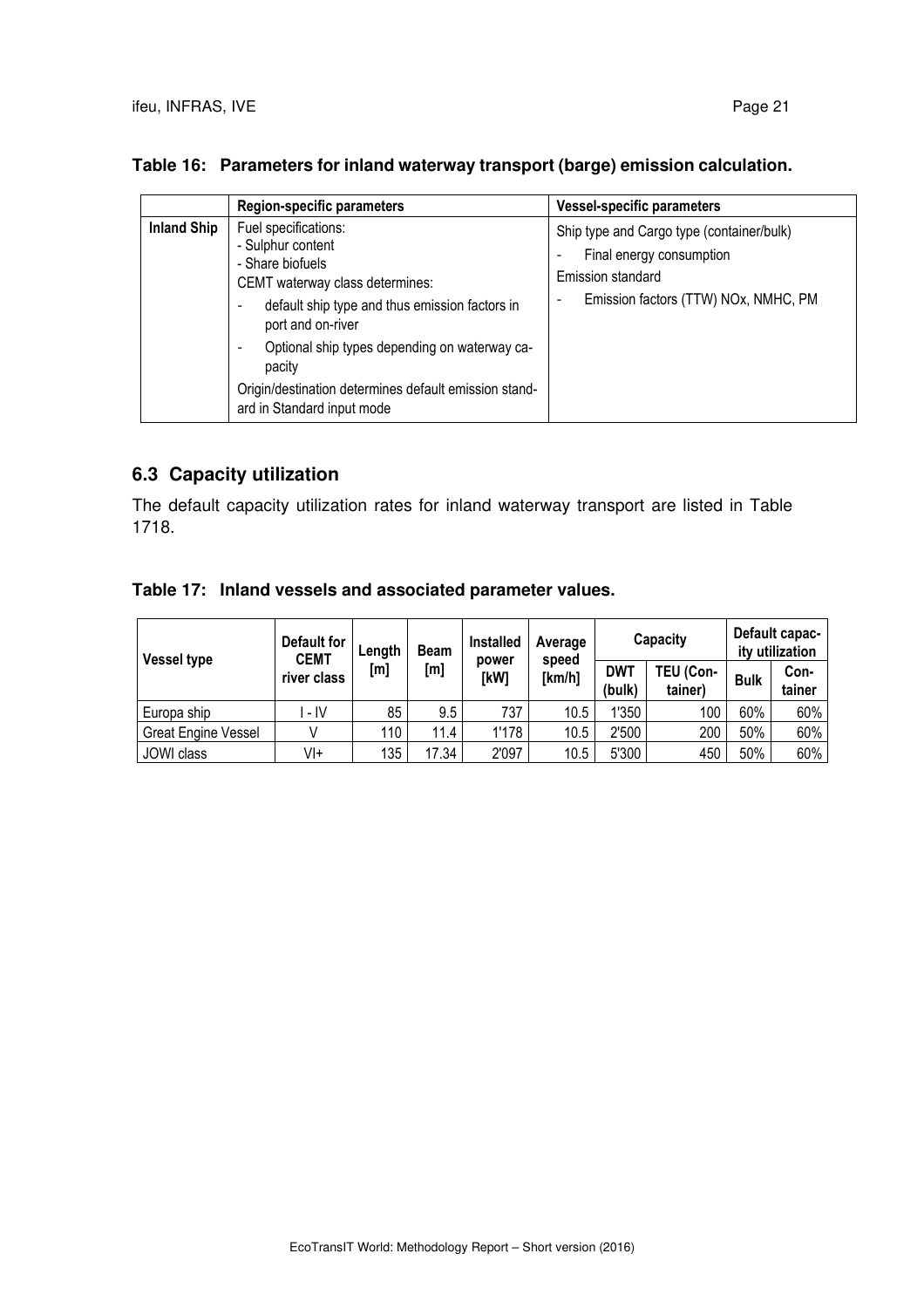# **7 Air emission calculation**

# **7.1 Routing**

EcoTransIT calculates airport to airport distances based on the Great Circle Distance (GCD) using the geographical coordinates of the airports and adding a supplement of 95 km for take-off and landing as provided by EN 16258.

For the selected airport pairs, a validation is performed whether selected airports are suitable for the flight. For this purpose, all airports are categorized according to their maximum reach (Table 1819).

#### **Table 18: Airport size categories and associated reaches.**

| <b>Airport size</b> | Reach                          |
|---------------------|--------------------------------|
| Big size            | over 5000 km                   |
| Middle size         | Over 5000 km (but not oversea) |
| Small size          | maximum 5000 km                |
| Very small size     | maximum 2500 km                |

After the selection of the airports, EcoTransIT calculates the GCD between the two airports. If the closest airport allows the distance of the flight, it will be selected. If the limit is exceeded, the next bigger airport will be suggested and so on.

## **7.2 Emission factors**

Air transport emission calculation is influenced by the parameters specified in Table 1920.

#### **Table 19: Parameters affecting air transport emission calculation.**

| Region-specific parameter           | Aircraft-specific parameters             |  |  |
|-------------------------------------|------------------------------------------|--|--|
| No region-specific parameters apply | Aircraft type:                           |  |  |
|                                     | - Final energy consumption (TTW)         |  |  |
|                                     | - Emission factors (TTW): NOx, NMVOC, PM |  |  |

GHG and air pollutant emissions are depending on the aircraft type. The selected aircraft type determines capacity, turbine age and whether cargo is transported in a dedicated freighter aircraft or together with passengers (belly-freight).

EcoTransIT includes a wide range of aircraft types. For selected types the characteristics (design range, maximum payload, seat number) are shown in Table 2022. For the full list of available aircraft types in EcoTransIT refer to the annex of the main Methodology Report 2017 (Table 50).

The default aircraft applied in the different distance classes are listed in Table 2022.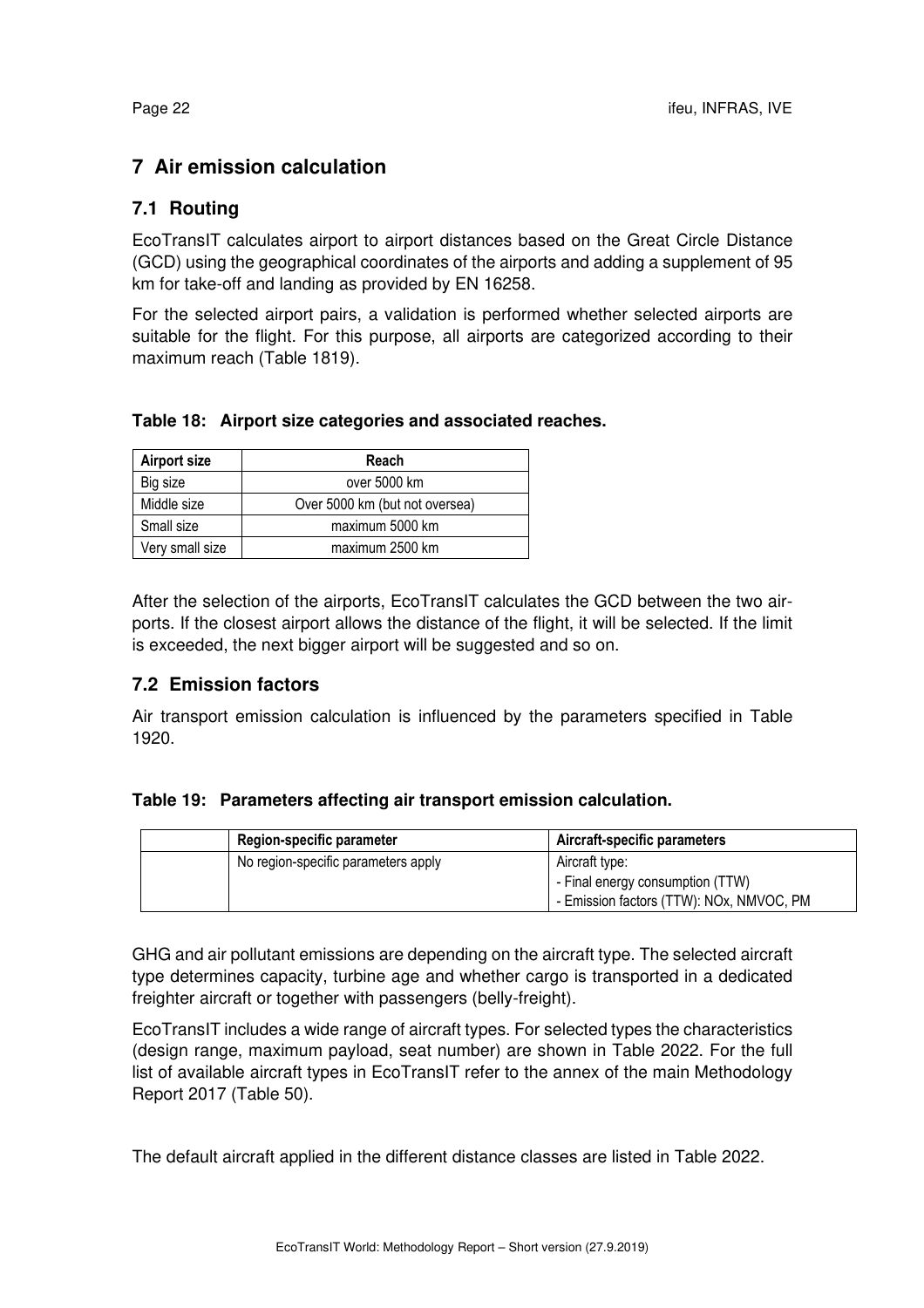| <b>Type</b>                                                                         | <b>Distance</b><br>Group | Type of aircraft       | <b>IATA</b><br>Aircraft<br>code | Design<br>Range<br>(km) | Max. Pay-<br>load<br>(t) | <b>Typical</b><br><b>Seats</b><br>(number) |
|-------------------------------------------------------------------------------------|--------------------------|------------------------|---------------------------------|-------------------------|--------------------------|--------------------------------------------|
| Freighter                                                                           | Short haul               | Boeing 737-300SF       | 73Y                             | 3,030                   | 19.7                     |                                            |
| Freighter                                                                           | Medium Haul              | Boeing 767-200F        | 76X                             | 5,790                   | 45.0                     |                                            |
| Freighter                                                                           | Long haul                | <b>Boeing 747-400F</b> | 74Y                             | 8,250                   | 113.0                    |                                            |
| <b>Belly Freight</b>                                                                | Short haul               | Embraer 190            | E90                             | 3,330                   | 1.4                      | 98                                         |
| <b>Belly Freight</b>                                                                | Medium Haul              | Airbus 320             | 320                             | 5,700                   | 2.4                      | 150                                        |
| <b>Belly Freight</b><br>416<br>Boeing 747-400<br>744<br>13,450<br>16.8<br>Long haul |                          |                        |                                 |                         |                          |                                            |
| Sources: Lang 2007; Lang 2009; LCAG 2014.                                           |                          |                        |                                 |                         |                          |                                            |

| Table 20: Characteristics of selected aircraft. |  |  |
|-------------------------------------------------|--|--|
|-------------------------------------------------|--|--|

Fuel consumption for different aircraft types is based on the data of the "Small Emitters Tool" by EUROCONTROL, which collects statistical data on fuel consumption for a wide range of aircraft types. Table 2123 gives an overview of the fuel consumption by distance used in EcoTransIT for selected aircraft types. CO2, CO2-equivalents and SOx are directly derived from the fuel consumption whereas NOx, NMHC and PM are based on the EMEP/EEA Guidebook. More details on fuel consumption and emission factors can be found in the main Methodology Report.

If selected, additional climate impacts of aircraft cruising at high altitude are taken into account. For details of the used weighting procedure refer to the main Methodology Report.

For freight transported together with passengers (belly-freight) the allocation principles according to EN 16258 are used. This allocation is based on the weight of freight and passengers, respectively, whereas for passengers a weight of 100 kg per passenger is assumed.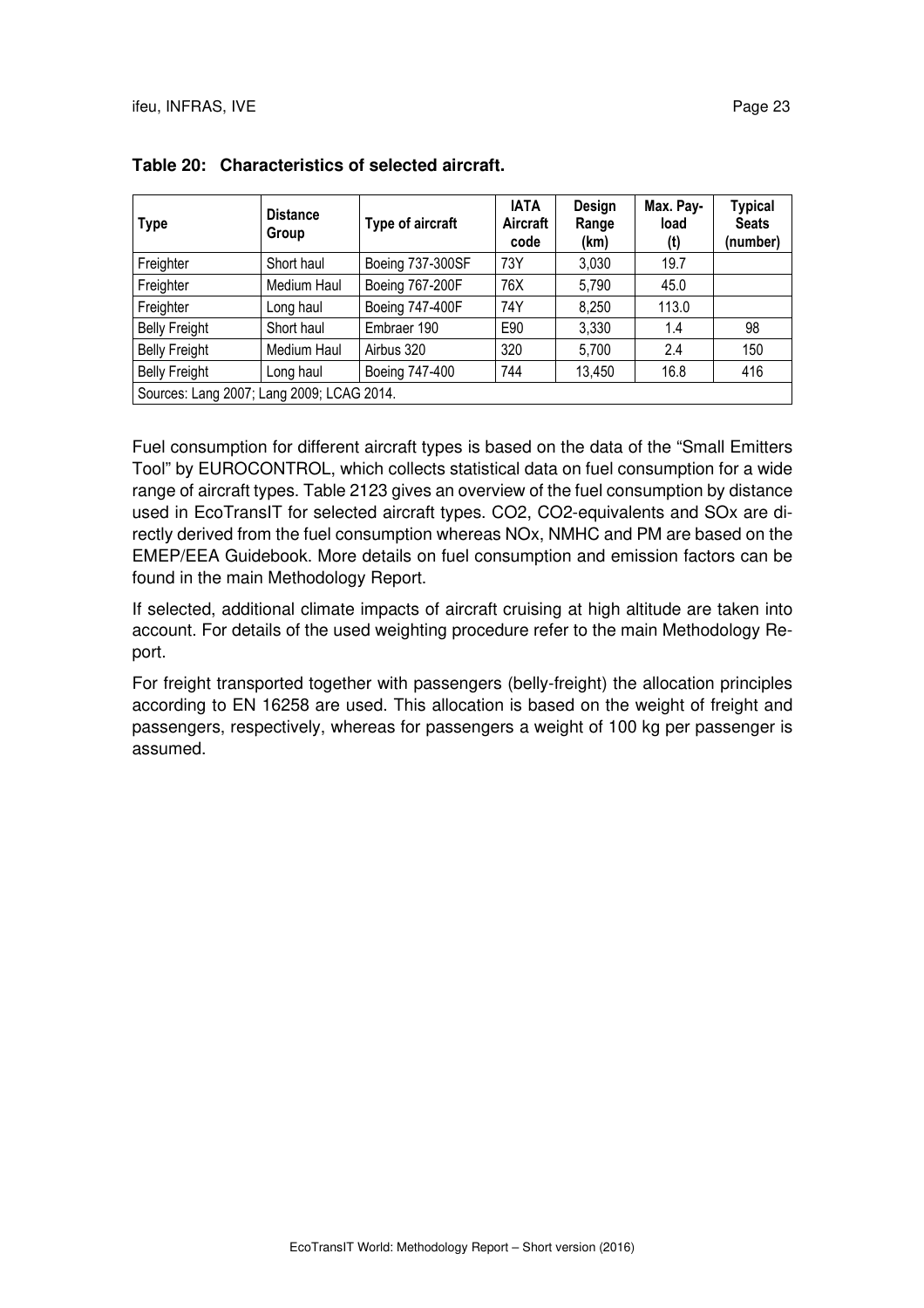|                         | <b>Dedicated freighter</b>                                 |                                   | Passenger aircrafts               |                               |                              |                                  |
|-------------------------|------------------------------------------------------------|-----------------------------------|-----------------------------------|-------------------------------|------------------------------|----------------------------------|
| <b>Distance</b><br>(km) | <b>Boeing</b><br>737-300SF<br>(kg)                         | <b>Boeing</b><br>767-200F<br>(kg) | <b>Boeing</b><br>747-400F<br>(kg) | <b>Embraer</b><br>190<br>(kg) | <b>Airbus</b><br>320<br>(kg) | <b>Boeing</b><br>747-400<br>(kg) |
| 232                     | 1,570                                                      | 2,119                             | 5,744                             | 1,366                         | 1,527                        | 5,744                            |
| 463                     | 2,285                                                      | 3,383                             | 8,381                             | 1,912                         | 2,217                        | 8,381                            |
| 926                     | 3,714                                                      | 5,911                             | 13,655                            | 3,004                         | 3,597                        | 13,655                           |
| 1,389                   | 5,143                                                      | 8,439                             | 18,928                            | 4,096                         | 4,977                        | 18,928                           |
| 1,852                   | 6,572                                                      | 10,967                            | 24,202                            | 5,188                         | 6,357                        | 24,202                           |
| 2,778                   | 9,431                                                      | 16,023                            | 34,749                            | 7,371                         | 9,118                        | 34,749                           |
| 3,704                   | 12,289                                                     | 21,079                            | 45,296                            | 9,555                         | 11,878                       | 45,296                           |
| 4,630                   |                                                            | 26,135                            | 55,843                            |                               | 14,638                       | 55,843                           |
| 5,556                   |                                                            | 31,191                            | 66,389                            |                               | 17,399                       | 66,389                           |
| 6,482                   |                                                            | 36,248                            | 76,936                            |                               | 20,159                       | 76,936                           |
| 7,408                   |                                                            |                                   | 87,483                            |                               |                              | 87,483                           |
| 8,334                   |                                                            |                                   | 98,030                            |                               |                              | 98,030                           |
| 9,260                   |                                                            |                                   |                                   |                               |                              | 108,577                          |
| 10,186                  |                                                            |                                   |                                   |                               |                              | 119,124                          |
| 11,112                  |                                                            |                                   |                                   |                               |                              | 129,671                          |
| 12,038                  |                                                            |                                   |                                   |                               |                              | 140,218                          |
| 12,964                  |                                                            |                                   |                                   |                               |                              | 150,765                          |
| 13,890                  |                                                            |                                   |                                   |                               |                              | 161,312                          |
|                         | Source: EUROCONTROL Small Emitters Tool /EUROCONTROL 2015/ |                                   |                                   |                               |                              |                                  |

## **Table 21: TTW fuel consumption of selected freighter and passenger aircraft depending on flight distance.**

# **7.3 Capacity utilization**

Capacity utilization refers to the ratio of the mass of the transported goods and the maximum payload capacity of an aircraft. In EcoTransIT it is assumed that only perishable, high volume goods are transported by air freight. Table 2224 shows the capacity utilization factors used in EcoTransIT by distance class and for freight and passengers (the latter are used for the allocation of energy consumption and emissions for belly-freight transports, see chapter 7.2).

## **Table 22: Capacity utilization of freight and passenger for aircraft.**

|                                                                   | Freight<br>(freighters and pas-<br>senger aircrafts) | Passenger<br>(only passenger air-<br>crafts) |  |  |  |
|-------------------------------------------------------------------|------------------------------------------------------|----------------------------------------------|--|--|--|
| Short haul (up to 1,000 km)                                       | 50%                                                  | 65%                                          |  |  |  |
| Medium haul (1,001 - 3,700 km)                                    | 70%                                                  | 70%                                          |  |  |  |
| Long haul (more than 3,700 km)<br>70%<br>80%                      |                                                      |                                              |  |  |  |
| Sources: BEIS 2016; Lufthansa 2014; EUROCONTROL 2013a; ICAO 2013. |                                                      |                                              |  |  |  |